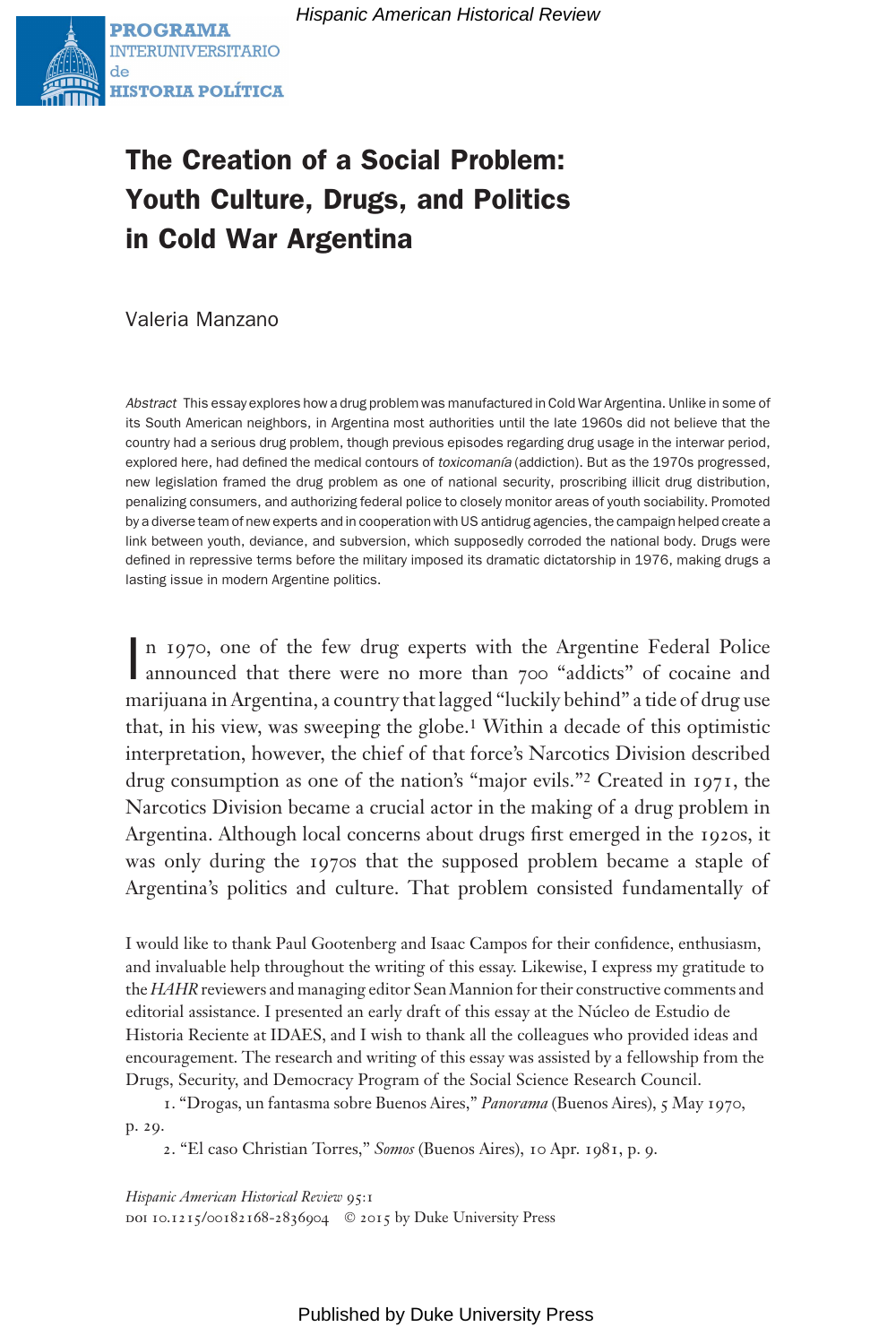consumers of drugs, who were presumed generally to be young people. Promoted by a motley team of new experts—medical doctors, psychiatrists, judges, police, and military officers—the drug problem created a visible link between youth, deviance, and subversion. In the process of manufacturing the problem, politicians as well as medical and legal experts framed it as one of national security, in which presumed and potential addicts corroded the fabric of the nation much like the youth associated with radical political projects. In carving out legislation and institutions aimed at containing drugs, these experts expanded the scope of national security in relation to young people, whatever their political activities.

As in other Latin American countries, in Argentina the manufacturing of a drug problem was entwined with the political imperatives of the Cold War. In 1971, the authoritarian government of General Alejandro Lanusse (1971–1973) decided to actively cooperate with the US Bureau of Narcotics and Dangerous Drugs (BNDD). Well before the BNDD and its successor, the Drug Enforcement Administration (DEA, created in 1973), had set up offices in Colombia and Peru, they had established an advance outpost in Argentina.3 The BNDD identified Argentina as a transshipment site for heroin and, to a lesser degree, cocaine, with the United States as the final destination. The Argentine government benefited from that rising interest in various ways, including antidrug funds and police training. This cooperation expanded during the 1970s as part of the broader alignment of the Argentine government with the United States in a multilayered Cold War.

At home, both Argentine authorities and the new experts read the drug problem as a serious matter of national security. Anti-Communist to the core, national security ideologies justified and oriented repressive political projects aimed at popular demobilization, fostering development while preserving Western values from the threats posed by perceived enemies.<sup>4</sup> Though the meanings of ''subversion'' and ''enemy within'' remained purposely vague, influential figures in 1970s Argentina—as happened in Brazil during the same era—endorsed the belief that drug consumption weakened the internal front by fueling hedonistic ideas and lifestyles among young people, thus paving the way for undermining the hierarchies and traditional mores deemed crucial to security.5 This article thus offers a case study for rethinking the scholarly consensus

<sup>3.</sup> On Peru and Colombia during the 1970s, see Gootenberg, Andean Cocaine; Britto, ''Trafficker's Paradise.''

<sup>4.</sup> On ideologies of national security, see especially García, El drama, 39-40; Pion-Berlin, "Latin American National Security."

<sup>5.</sup> Cowan, "Sex," 459-61.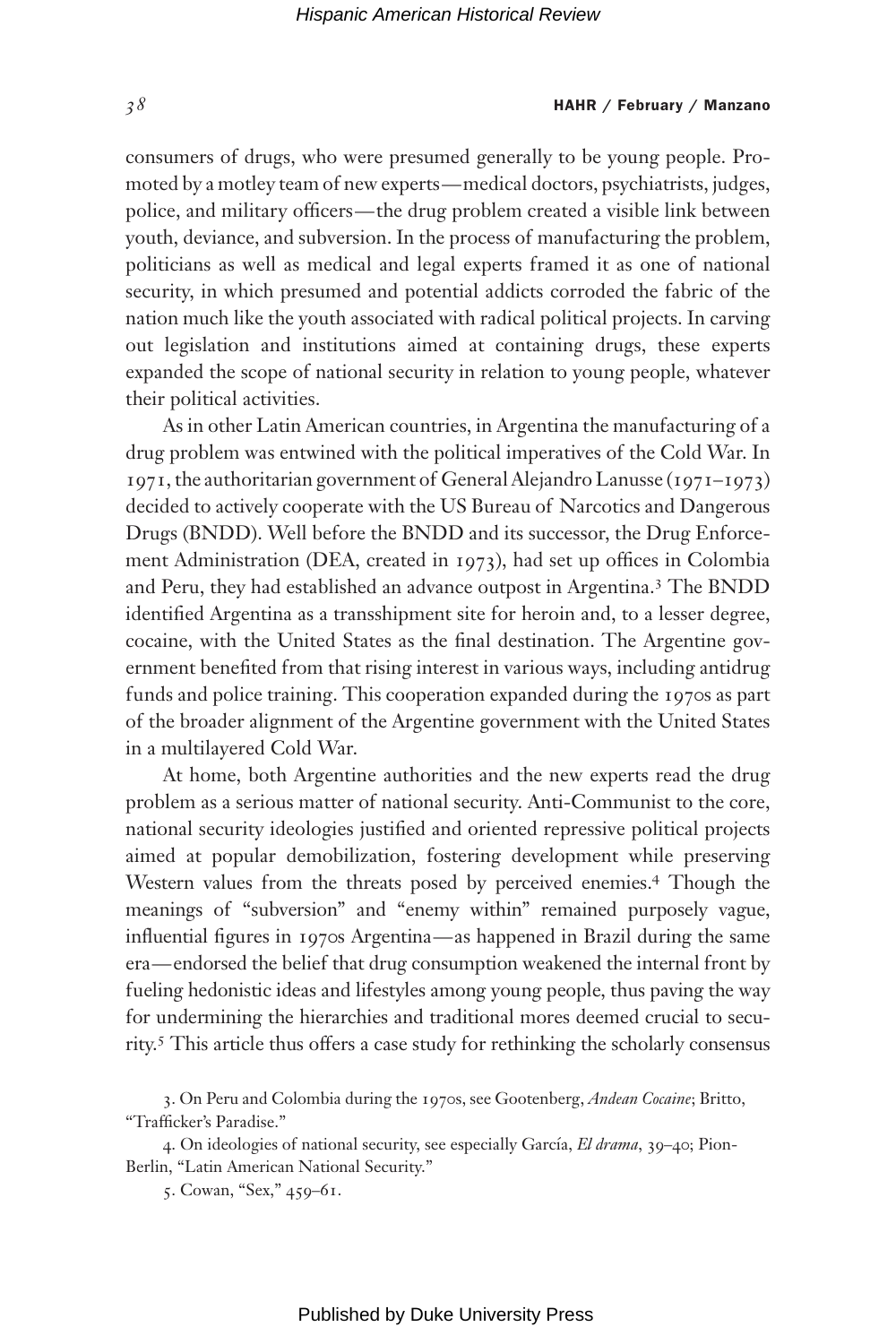about the periodization of national security regimes. Focused largely on the interconnections between the US and Latin American military establishments, most scholars tend to emphasize a first step of counterinsurgency doctrine whose targets were the revolutionary movements across the region—and then a second step around the war on drugs, openly waged by the 1980s.<sup>6</sup> In early 1970s Argentina, however, the motley civilian and military actors who contributed to the creation of a drug problem combined it with the expansion of the security state, especially in relation to the surveillance and repression of young people.

Social and cultural historians of North America and Western Europe have amply shown how during the late nineteenth and early twentieth centuries the figure of the addict was constructed out of anxieties surrounding race, class, ethnicity, and gender. This process helped reconfigure stereotypes of the Other while shaping state responses to nonwhite populations and to disorderly cities.<sup>7</sup> Building from that scholarship, this essay shows that in mid-twentieth-century Argentina, the toxicómano (addict) was less associated with ethnic or sexual minorities than with the broader category of youth, a category that in the 1960s and 1970s evoked open challenges to the cultural, sexual, and political order. As happened in other major Latin American cities, in Buenos Aires young women and men—largely, but not exclusively, middle-class students—engaged in new forms of social interaction, leisure, and consumption that were helping to alter gender relations and sexual mores. Some youth also joined in on radical as well as countercultural practices. As highly visible embodiments of youthful political and cultural challenges, Argentina's revolutionary militants and the hippies became targets of harassment and repression.8 This article adds to the burgeoning literature on youth, culture, and politics in Latin America by showing that in Argentina the creation of a drug problem worked to blur the divide between cultural and other politics and between representations of revolutionary militants and the hippies. From the 1960s well into the 1980s, a broad spectrum of civilian and political actors projected onto the toxicómano the traits of the sociocultural and political enemy within, just as they pursued other policies that set limits to the social lives and political activities of young people generally. In contrast to studies that see the drug problem as mainly a legacy of

6. The studies that uphold that periodization include, from different perspectives, Gill, School of the Americas; Hopenhayn, La grieta; Olmo, ¿Prohibir o domesticar?

<sup>7.</sup> Musto, American Disease; Acker, Creating; Zieger, "'How Far'"; Carstairs, Jailed for Possession; Kohn, Dope Girls.

<sup>8.</sup> Among such studies demonstrating this for Argentina and elsewhere in Latin America, see Zolov, Refried Elvis; Langland, "Birth Control Pills"; Barr-Melej, "Hippismo"; Dunn, "Desbunde"; Manzano, Age of Youth.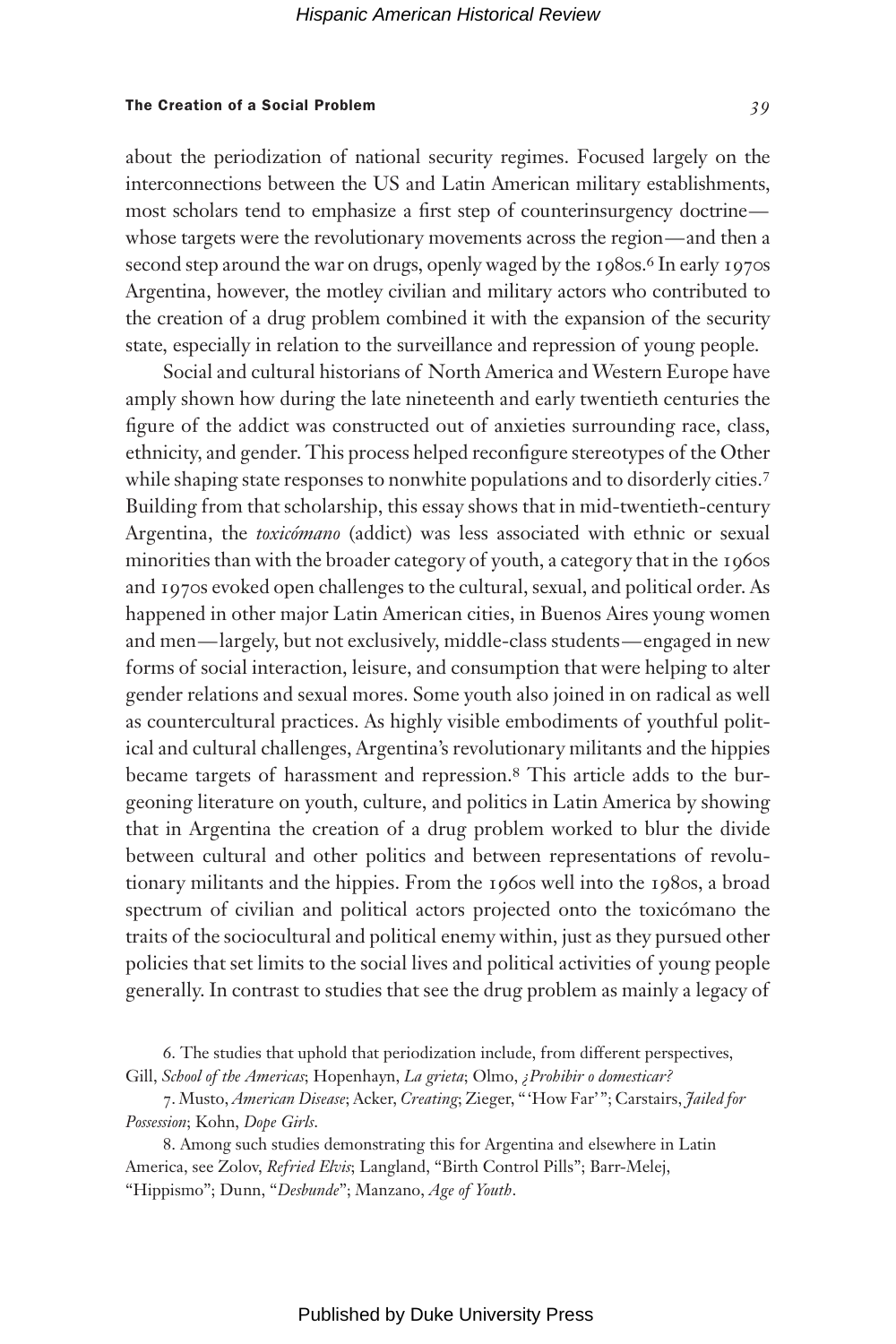Argentina's final dictatorship of 1976, this essay shows that the making of this problem not only preceded the dictatorship but also helped build consensus for imposing such authoritarian projects.9

# The Making of a Drug Problem

Argentina experienced two significant drugs panics during the twentieth century. As in many parts of Europe, the first occurred during the interwar period. The second, the focus of this essay, started in the late 1960s, but unlike the 1920s and 1930s, its problematization of drugs endured. During the first episode, the interest of Argentine police officers and medical authorities in generating a regulatory framework to deal with the newly perceived problem grew in tandem with developments in international drug control. Argentina sent the renowned specialist in legal medicine Francisco de Veyga as an observer to the First International Opium Conference at The Hague in 1911–1912. This act showed some level of governmental concern, though Argentina did not sign the International Opium Convention until 1919, when it was incorporated as a mandatory element of the Treaty of Versailles. As the 1920s progressed, however, doctors, police, and the media insistently complained that the country lacked adequate legal tools to struggle against what was being increasingly depicted as an epidemic. In this context, Leopoldo Bard, a doctor, public health professional, and congressman, introduced a bill to penalize with prison sentences those authorized to sell narcotics for medical reasons who did so without proper prescriptions.10 Passed in 1924, it was complemented in 1926 by another act that criminalized those who sold narcotics without any authorization.11 These first pieces of legislation focused on curbing distribution, but Dr. Bard and some of his colleagues also advocated penalizing consumption.12 However, they failed, and until the 1970s Argentine authorities interpreted drug use as falling under Article 19 of the constitution, which withheld from the state any authority over ''private actions that in no way offend public morals and order and that do not damage a third person.''13

9. Among the studies that see the drug problem as a legacy of Argentina's last dictatorship, see Aureano, "La construction politique." See also Epele, Sujetar.

12. See, for example, the bills introduced by representatives Juan Cafferata and Nerio Rojas, Diario de sesiones de la Cámara de Diputados, vol. 1, 1936, pp. 56–58; Diario de sesiones de la Cámara de Diputados, vol. 4, 1942, pp. 2591-98.

13. Constitución, 17.

<sup>10.</sup> Bard, Los peligros, 3–6.

<sup>11.</sup> Código Penal 1926, x-xii.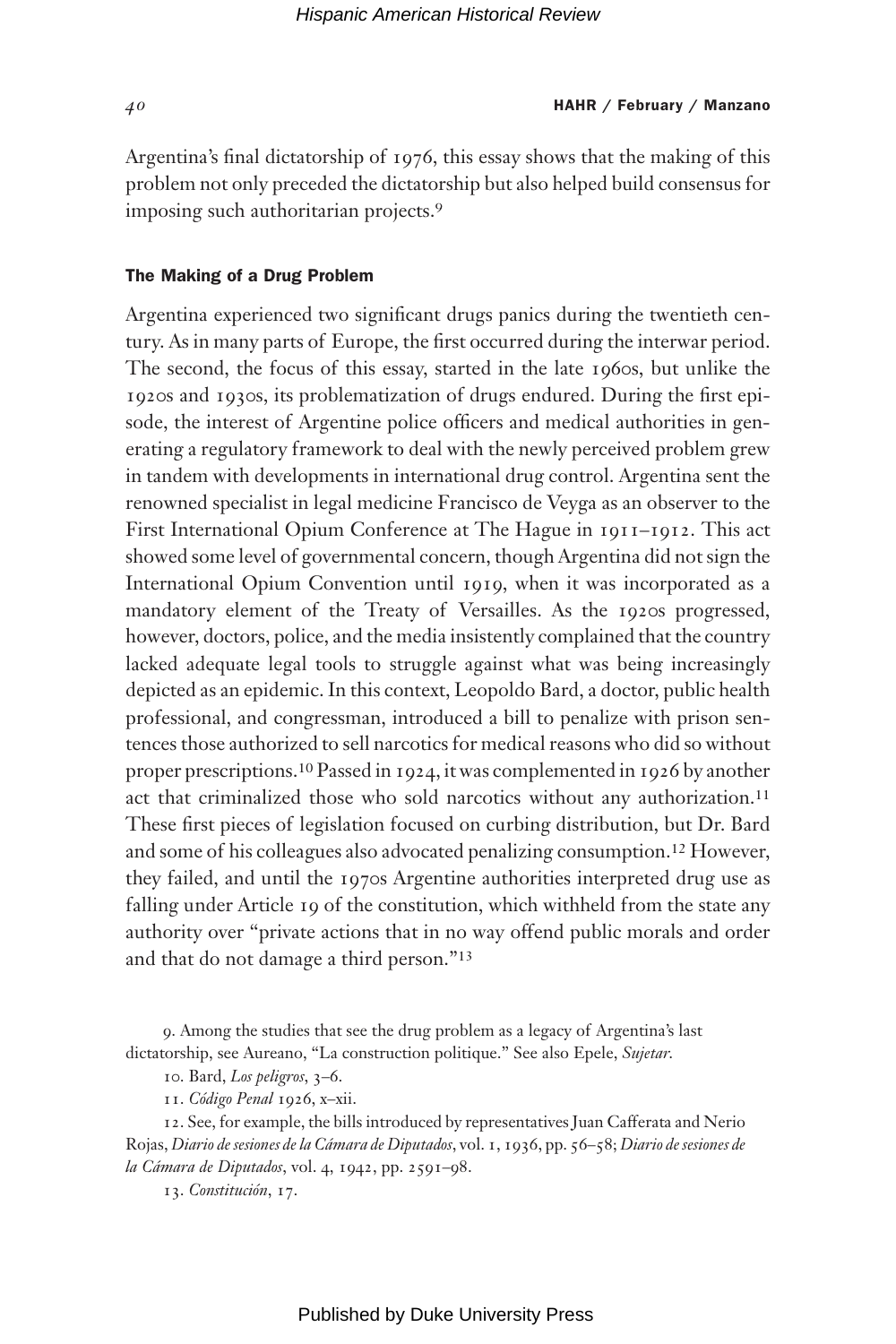Nonetheless, in the 1920s and 1930s, police officials, medical experts, and the media still worked to prove that the toxicómano offended public morals and threatened the future of the nation. In doing so, they helped shape three kinds of spreading representations of toxicomanía (addiction) and users. First, all these actors conceived of addiction as a disease affecting willpower, an idea that became embedded into a globally dominant toxicological discourse. Dr. Bard said as much when he introduced his bill to Congress, adding that addiction resulted in "moral bankruptcy."<sup>14</sup> The press illustrated this by publishing stories of young women and men who, in the common journalistic lexicon, had "fallen" into the consumption of morphine, cocaine, and opium. Part of a journalistic campaign of 1922–1923, these stories made toxicomanía a key element in a general cosmopolitan ''environment'' that celebrated hedonism and individualism and that ultimately harmed the fabric of the nation.15 Second, these representations depicted toxicomanı´a as a virus that attacked the individual and social body, leading to social degeneration. As in Mexico and Egypt during this era, formal theories of degeneration permeated medical and popular understandings of toxicomanía in Argentina.<sup>16</sup> Dr. Bard and other experts drew on the work of the Belgian criminologist Louis Vervaeck, who saw addiction as one of the gravest dangers for the "race," since it "shuts off youth energies and multiplies degeneration.'' To Vervaeck, addicts would never totally recover from their disease because drug consumption produced a ''superior degenerate'' whom it proved impossible to cure.17 Such understandings reinforced the role of medical doctors in dealing with toxicomanía as working partners of the police. As the police chief Jacinto Fernandez argued in 1923, the state should promote a ''social defense'' including the ''removal of elements touched by the virus of toxicomanía," since they "conspired against social stability and order."<sup>18</sup>

In addition to being depicted as a destabilizing disease that affected both the individual and social body, toxicomanía had a third element in this contemporary discourse: the representation of the toxicómano as young. In the media campaign of 1922–1923, newspapers focused primarily on two groups:

14. Bard, Los peligros, 9. On toxicological ideas, see Weissmann, Toxicomanías.

15. See, for example, "Los paraísos artificiales," La Argentina (Buenos Aires), 26 Aug.

1922, p. 6; ''Los alcaloides,'' El Diario del Plata (Buenos Aires), 27 Dec. 1922, p. 6;

"Cocainómanos y viciosos," El Diario del Plata (Buenos Aires), 22 Feb. 1923, p. 2.

16. Campos, ''Degeneration''; Kozma, ''White Drugs.''

17. Vervaeck, Le peril toxique, 8.

18. "Nota del jefe de policía Jacinto Fernández a los Diputados de la Nación," Diario de sesiones de la Cámara de Diputados, vol. 1, 1923, p. 889.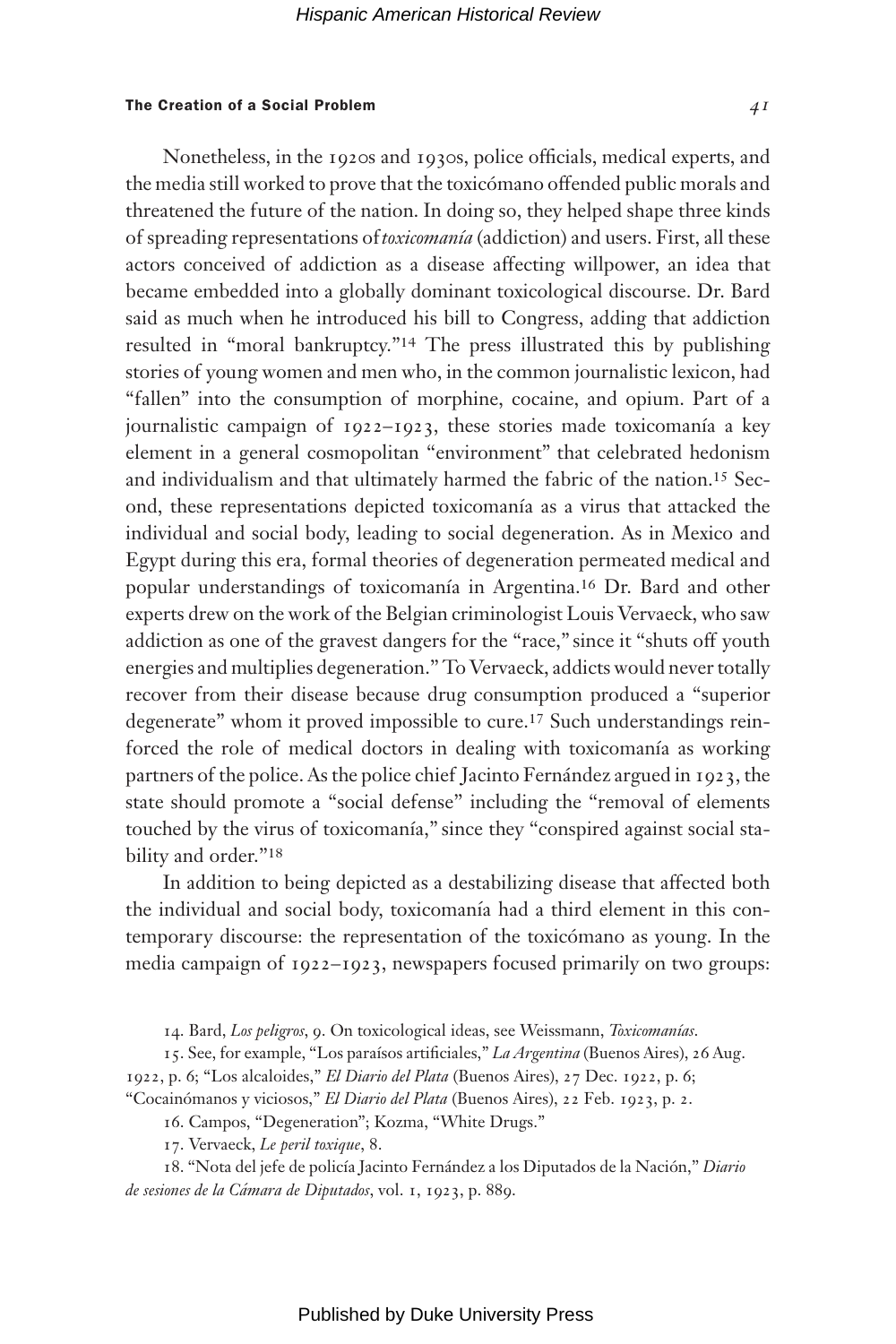upper-class young men, *niños bien* who spent their nights of leisure in cabarets and, in the 1920s, tango dancing; and young women of ''dissipated life,'' a euphemism for the sex workers who in some accounts had ''fallen into prostitution" because of their addiction to drugs.<sup>19</sup> Since drug consumption by niños bien and sex workers was expected, journalists were able to work up a more serious drug problem when linking other groups of youth to drugs as well. Although short on details and figures, reports focused on the spread of cocaine and morphine use among middle-class high school and college boys in Buenos Aires and Córdoba.<sup>20</sup> Journalists especially warned readers about the spread of morphine among young women, some of whom, as one such writer claimed, had allegedly "crossed the line" after using the medically prescribed drug to "cure feminine illnesses."<sup>21</sup> As part of its 1933 campaign for legislation to penalize drug consumption, the Alkaloids Brigade stressed three cases of young women who died from morphine overdoses in Buenos Aires.<sup>22</sup> These gendered representations of morphine consumption in 1920s and 1930s Argentina served as the rhetorical sign of the problem's severity: ''The future of the Argentine nation is in jeopardy," one editorialist concluded, "as the future mothers are annihilating themselves with morphine every day."23

Despite campaigning for harsher laws on consumption and distribution, 30 years passed without significant legislative results. Eventually, as a signatory to the 1961 United Nations Single Convention on Narcotic Drugs, Argentina, like most Latin American states, did commit itself to prohibiting the production and supply of recreational drugs. The convention consolidated the prohibition of opium, coca and its derivatives, and a whole list of synthetic opioids as well as cannabis. However, even in the late 1960s these international commitments did not result in new local legislation. Moreover, in 1968 a reform of the penal code,

19. On drugs in cabarets, see "Venta de alcaloides," La Razón (Buenos Aires), 17 July 1922, p. 7. On drugs among sex workers, see "Distribución de alcaloides," Crítica (Buenos Aires), 19 June 1922, p. 7; "Alcaloides y drogas nocivas," La Razón (Buenos Aires), 17 Apr. 1923, p. 9. On drug consumption among sex workers, see Guy, Sex and Danger, 105–40.

20. "La venta de alcaloides," Nueva Época (Santa Fe), 15 May 1922, p. 4; "La persecución de los alcaloides," La Voz del Interior (Córdoba), 8 May 1923, p. 6.

21. "El mal de los alcaloides," Crítica (Buenos Aires), 3 Jan. 1923, p. 3. On young women as morphine users, see also "Reflexiones de actualidad," La Razón (Buenos Aires), 24 Apr. 1923, p. 8.

22. Memoria de investigaciones, 212–16. This, unfortunately, is one of the few preserved memoirs of the brigade's yearly activities.

23. "Las morfinómanas," La Nación (Buenos Aires), 6 Apr. 1923, p. 6. For similar perspectives, see "La morfina," Nueva Época (Santa Fe), 25 Nov. 1922, p. 4. On associations of women with morphine use, see Courtwright, Dark Paradise, 35-60; Keire, "Dope Fiends."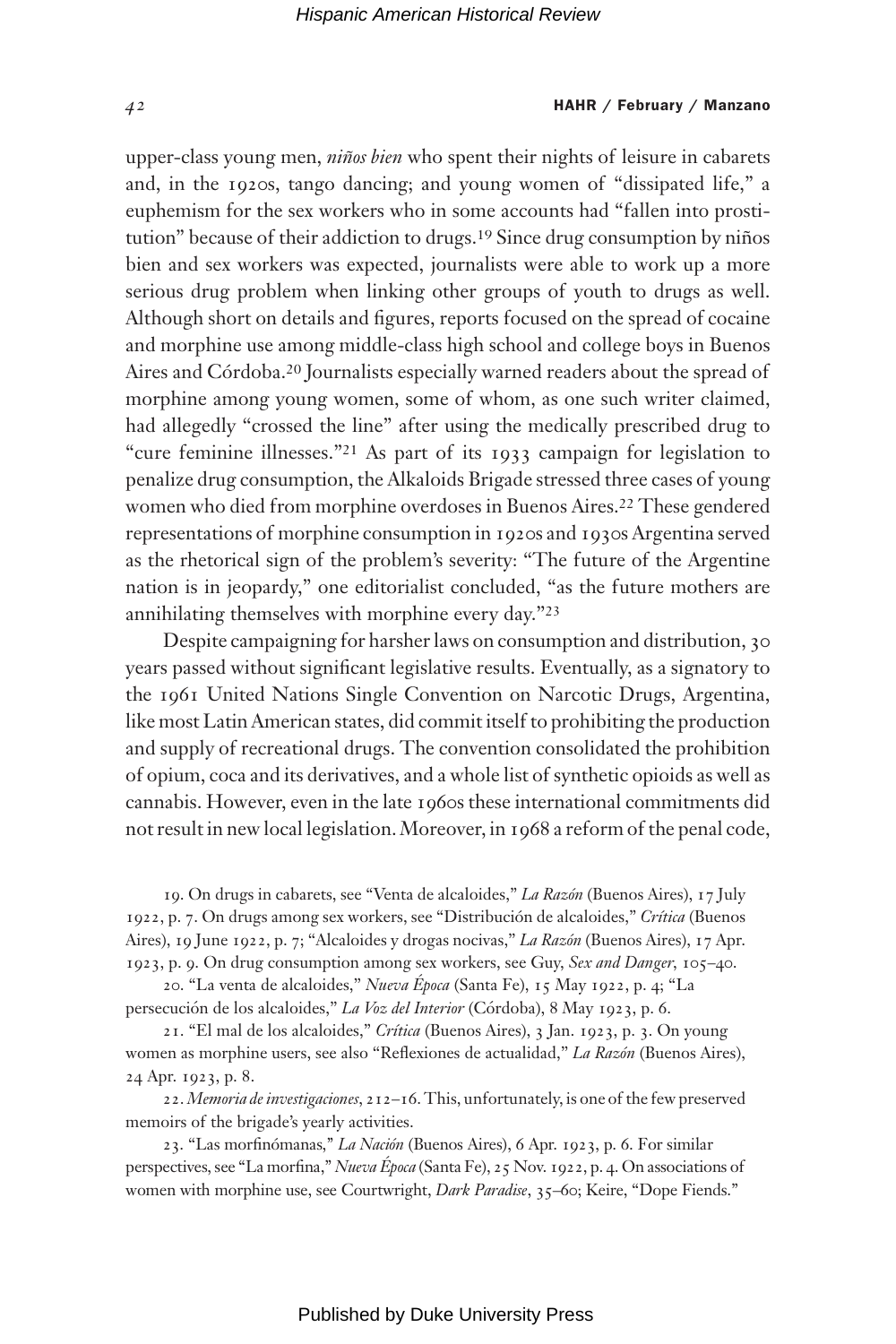undertaken by the so-called Revolución Argentina (1966–1970), did not touch on drug issues. Led by General Juan Carlos Onganía, the Revolución Argentina epitomized what Guillermo O'Donnell has termed a ''bureaucratic-authoritarian'' regime, which worked to deactivate popular mobilization under the banner of national security ideologies.24 For drug legislation, the code passed during that regime preserved a liberal ethos, limiting drug-related crimes to illegal production and trafficking but still not penalizing personal consumption.25 This fact should militate against assuming a direct causal link between authoritarian regimes and repressive drug legislation, and it also indicates that, as of 1968, illicit drug consumption was not yet perceived as a significant problem in Argentina.

In the second half of the 1960s, the media and police officials alike agreed that Argentina did not have a drug problem. As also in Mexico and Brazil, that belief became a source of chauvinistic pride that was contrasted with sensationalized news of exploding drug consumption in the United States and Europe and that thereby served as a warning that drugs could eventually become still another foreign threat to the nation's youth.26 In fact, media reports on drugs in Argentina during the mid-1960s mostly focused on the use of LSD as a tool of psychoanalysis (an Argentine obsession) for revealing the ''workings of the unconscious,'' as Dr. Alberto Fontana and other colleagues put it.27 Fontana ran a clinic where he administered LSD to his patients, a practice that became legendary partly because it involved actors, filmmakers, and some left-wing intellectuals—though, as one report noted, by 1967 it had become difficult to obtain the drug from laboratories.28 In 1967, stories also began to surface about marijuana. Besides explaining to readers the characteristics of cannabis, imported from Brazil and Paraguay, the weekly Primera Plana arranged an actual ''smoking session.'' The organizers concluded that ''it does not generate addiction'' and reminded readers that it was neither ''an alkaloid (it does not produce secondary effects)'' nor ''a narcotic (it does not induce a habit).''29 That last point was significant: marijuana did not match the two kinds

24. O'Donnell, Bureaucratic Authoritarianism.

25. Código Penal 1968, 201; López Bolado, Drogas, 70-85.

26. See Zolov, Refried Elvis, 145-50; Cowan, "'Why Hasn't This Teacher.'"

27. Alvarez de Toledo, Fontana, and Toledo, "Psicoanálisis y dielitamida," 29.

28. "Hacia la terapia surrealista," Confirmado (Buenos Aires), 4 June 1965, pp. 38-39;

"Paraísos artificiales," Panorama (Buenos Aires), Mar. 1967, pp. 35-39. On that experiment, see Plotkin, Freud, 172–75.

29. "¿Hacia la generación de la marihuana?," Primera Plana (Buenos Aires), 7 Nov. 1967, pp. 46–49.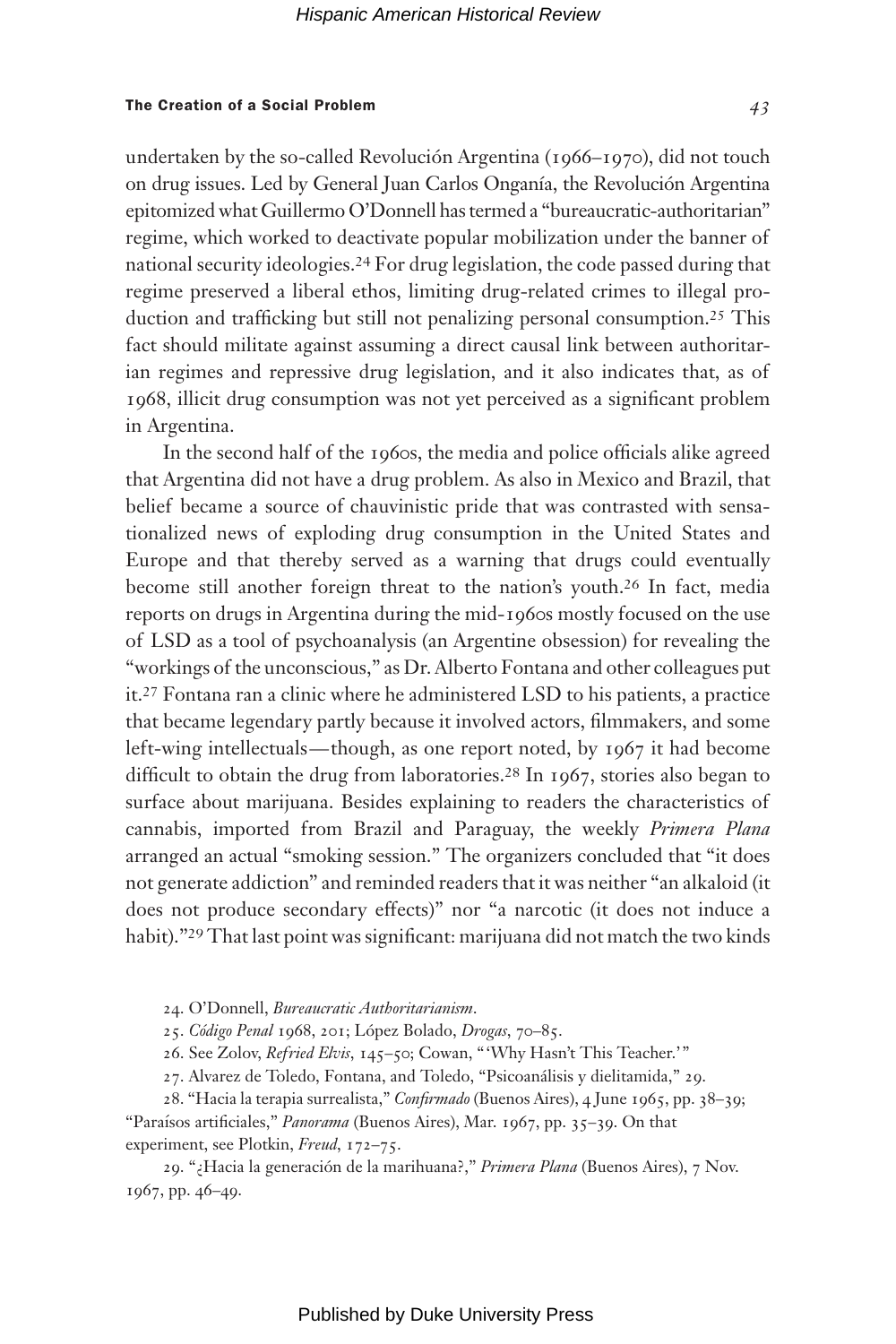of drugs that the penal code identified as illegal to produce or distribute for nonmedical reasons.30

Marijuana consumption was spreading among youths. While recognizing that this consumption did not constitute a "public problem," Siete Días in early 1968 informed readers that in the ''hippie enclaves'' of Buenos Aires such as Plaza Francia and Florida Street it was possible to ''smell marijuana every night.''31 Those areas of downtown Buenos Aires represented cosmopolitan territories where the unconventional prevailed, chiefly in relation to artistic experimentation, fashion, and music. For example, the first miniskirts were sold there, as well as the first records by Jefferson Airplane and Jimi Hendrix. Epitomizing late 1960s hippie culture, youths attracted to rock music—musicians, poets, and fans—colonized these districts. One former participant in that cultural scene recalls that many consumed marijuana, which was cheap but erratically available because it was imported. Moreover, belying the emerging police and media narrative, he points out that he (and his friends) consumed marijuana at home and "almost never in a public space."<sup>32</sup> Perhaps this helps explain why in August and September 1970, in a series of antimarijuana raids in those areas of downtown Buenos Aires, federal police managed to confiscate only a couple of joints a night.33

In contrast to countercultural experiences in other countries, the unfolding scene in Argentina was less tied to the use of LSD and other hallucinogens. As the historian David Farber has shown, in the United States LSD consumption was essential to how some 1960s countercultural groups created a ''purposeful exit from the rules and regulations that made up the culture they had been poised to inhabit."<sup>34</sup> After the criminalization of LSD by the US government in 1966, at least a few American hippies crossed the border and helped stir counterculture scenes in Mexico as well. Local and foreign hippies, as Eric Zolov has argued, took literal psychedelic trips, searching throughout Mexico for enlightenment through hallucinogenic plants such as peyote.<sup>35</sup> Many of their Argentine counterparts likely shared the same dreams, but neither peyote nor other hallucinogenic drugs were readily available at home.

30. Fontán Balestra and Millan, Las reformas, 205–10, 266–74.

31. "Vivir en el cielo," Siete Días (Buenos Aires), 23 Jan. 1968, p. 50.

32. Mario Rabey (former rock producer), interview by author, Buenos Aires, 22 July 2008.

33. See, for example, "En busca de drogas," La Razón (Buenos Aires), 13 Aug. 1970,

p. 8; "Espectacular operativo nocturno," La Razón (Buenos Aires), 21 Aug. 1970, p. 9. 34. Farber, "Intoxicated State," 18.

35. Zolov, Refried Elvis, 136, 150–54.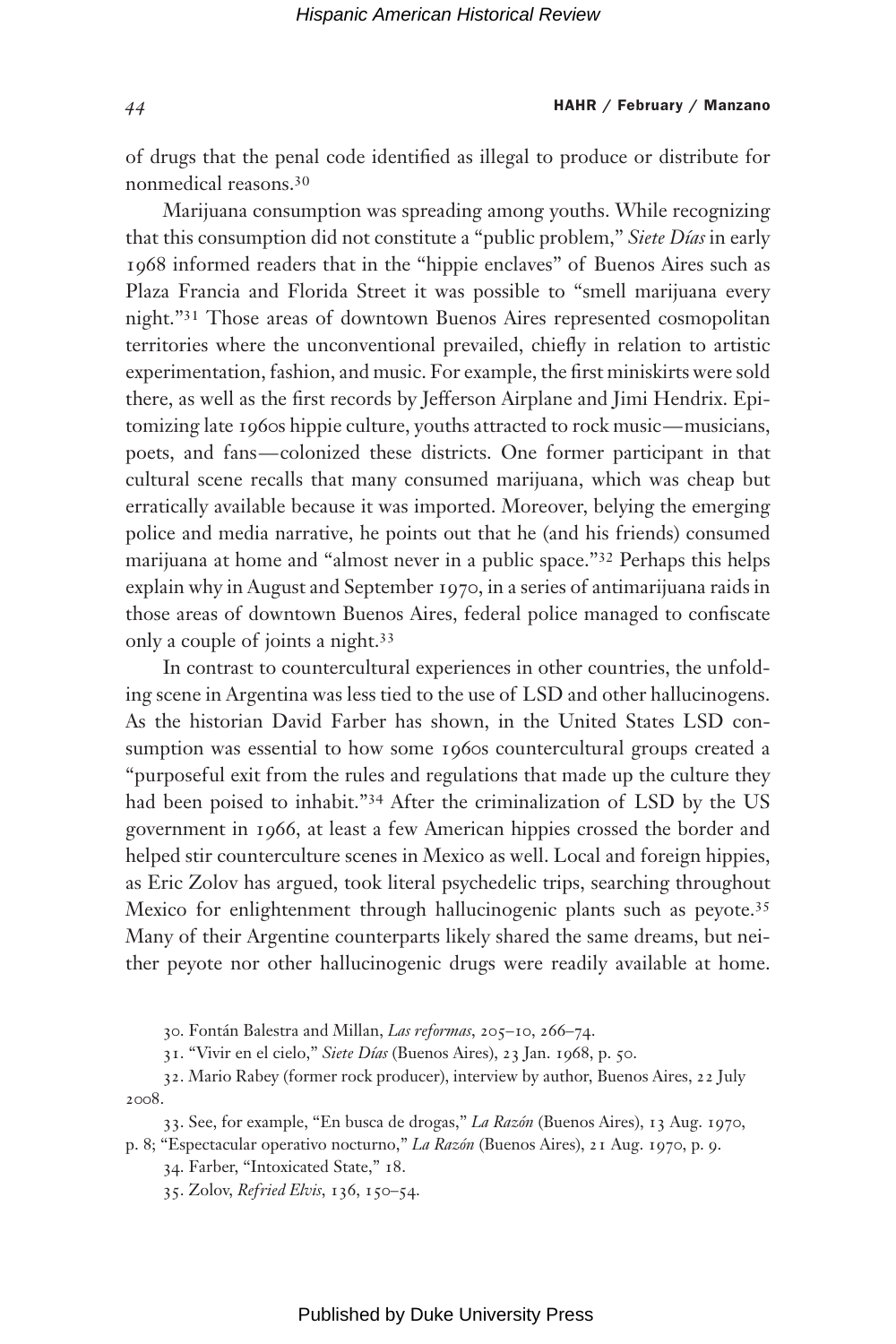Some young people, like the would-be countercultural organizer Enrique Symns, migrated to Rio de Janeiro and experimented with communal living while they opened "the doors of perception" through the use of acid.<sup>36</sup> For those stuck in Argentina, reality was different. For example, in one of the few published memoirs by a rocker, Miguel Cantilo points out that among even those who, like himself, were eager to try LSD, its supply depended on risktaking travelers abroad or on the creativity of ''characters who tried, usually unsuccessfully, to produce acid in artisan fashion.''37 Similarly, Meneca Hiquis, a former participant in one of the longest-running communal living experiences in Argentina (La Cofradı´a de la Flor Solar), clarified that the group only occasionally used ''some acid,'' while marijuana use was far more common.38

Marijuana consumption went beyond countercultural experiences or rockrelated sociability. Although reliable figures are missing, psychoanalyst Mauricio Knobel produced what was perhaps the most serious study of drug consumption patterns among university students. His findings indicate that by 1972, 6 percent had smoked marijuana, compared with only 2 percent who declared having tried either LSD or cocaine. Yet both Knobel and others from a team of toxicologists in 1971, who also focused on university students, found significant use of amphetamines, a "habit" seen among 25 percent of students in their final years of college, allegedly an aid for long nights of study.39 Diverse forms of speed flooded the Argentine market, with its use reportedly spiking in the 1960s. Left-wing psychological professionals ominously suggested that American laboratories had unleashed a lucrative worldwide ''amphetamine boom,'' with the ulterior motive or effect of paralyzing political mobilization in the periphery.40 As discussed below, former guerrillas claimed to have taken amphetamines to become more politically energized. Some rockers might have expected to expand their artistic prowess as well, as did José Alberto Iglesias (a.k.a. Tanguito, 1945–1972). A founding father of Argentinean rock culture, Tanguito participated in the so-called *naufragios* (shipwrecking)—the collective practice of hanging around Buenos Aires all night long, singing and playing

36. Symns, El señor, 63-92.

37. Cantilo, *¡Chau loco!*, 51–56, 90–92, quote on 55.

38. Meneca Hiquis's testimony, quoted in Castrillón, "Hippies a la criolla," 59-60.

39. Knobel and Scheuer, "Adicción a las drogas"; Astolfi, Maccagno, and Kiss, "Uso, abuso y dependencia.''

40. On the expression ''amphetamine boom,''see Herna´n Kesselman, ''Las drogas: Un purgatorio artificial," Nuevo Hombre (Buenos Aires), 21 July 1971, p. 1. See also Hugo M. Vezzetti, "Anfetaminas y derivados: Uso y producción," Los Libros (Buenos Aires), Feb. 1975, pp. 19–24.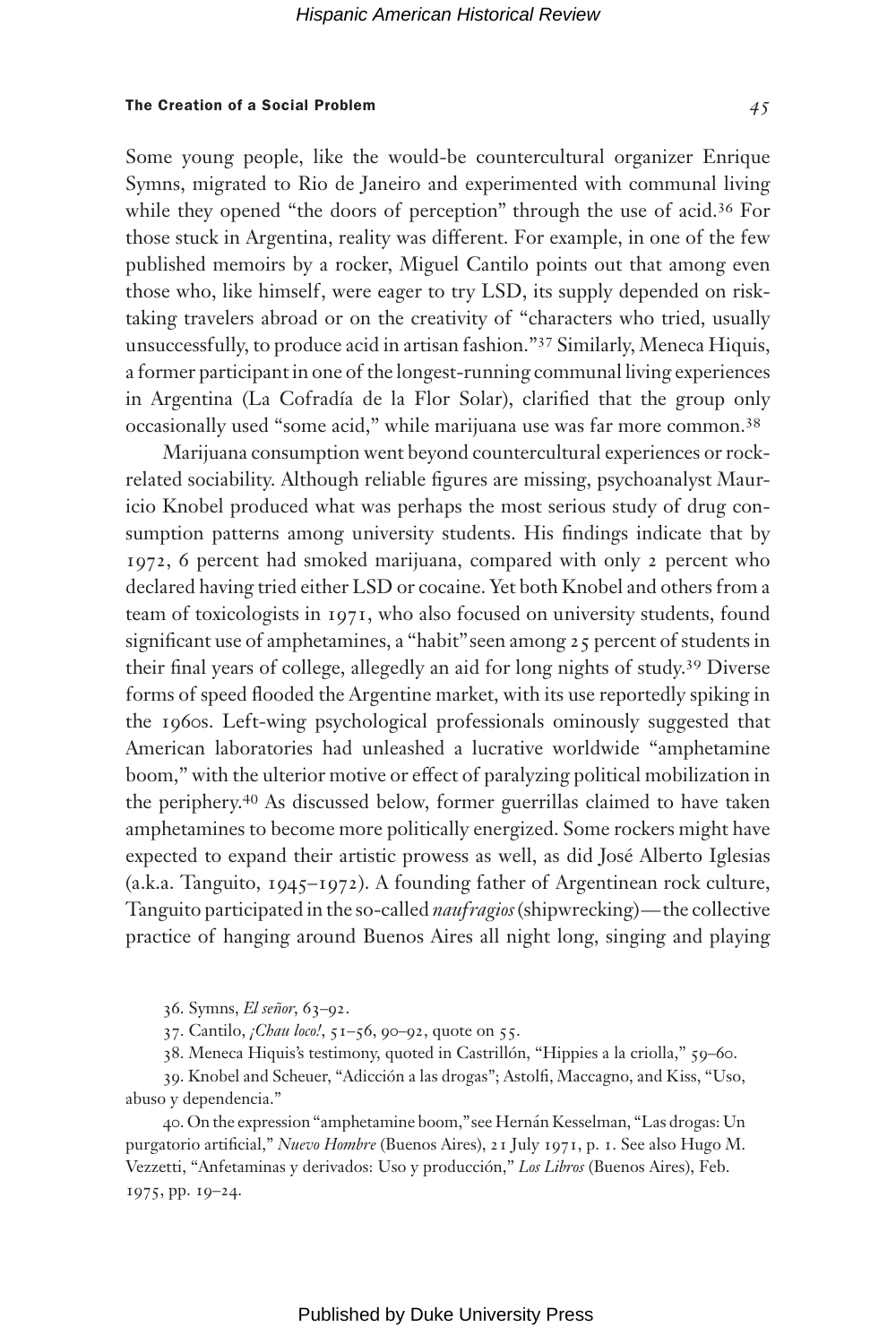guitars. Beginning in 1971, the press ran reports on his frequent detentions, and the police regularly referred him to the new pavilion for addicts at the Neuropsychiatric Hospital José T. Borda.<sup>41</sup>

All the actors involved in the unfolding of Tanguito's case played key roles in the abrupt shift in public perceptions of a drug problem. Between 1971 and 1972, the police, medical doctors, and psychiatrists converged to pass new repressive legislation and to create new antidrug institutions. The changing climate is perhaps most clearly perceived in the evolving drug-fighting role of the federal police. Between 1920 and 1970, the federal police relied on a modest Alkaloids Brigade of no more than five agents to deal with all its drug cases. As its former chief Jorge Manassero recalled, the brigade's files for all the toxicómanos whom they had identified over those decades "easily fit into a shoe box." In his opinion, "everything started to change in the late 1960s."<sup>42</sup> In late 1970, the Alkaloids Brigade, until then dependent on the Personal Security Division, gained the elevated title of Narcotics Division. According to police statistics, as soon as the division was born, drug-related detentions multiplied, notably among the malleable category of ''detainees in prevention''—those in the company of traffickers—which rose from 1,410 in 1970 to 2,610 in 1971, including 619 underage boys and 405 underage girls. Police data also suggested that trafficking of marijuana had skyrocketed over a two-year period: while 9 kilos had been seized in all the raids of 1969, 57 kilos were seized in the first six months of 1971 alone.<sup>43</sup> Publicizing such dubious figures was fundamental in legitimating the division, which was also actively lobbying for expanded drug legislation, a demand that soon found support among editorialists and legal specialists.<sup>44</sup> Most importantly, such legislation was supported by Argentinean toxicology experts, who in mid-1971 pushed for passage of Law 19.301, which would criminalize marijuana and prohibit the sale of amphetamines without a prescription.

The Narcotics Division worked closely with physicians and psychiatrists specializing in toxicology, who had become the foremost authorities on the

41. For press reports, see, for example, "Hippies y drogas," La Razón (Buenos Aires), 21 Aug. 1970, p. 11; "Muerte blanca," La Razón (Buenos Aires), 19 Mar. 1971, p. 7; "Muerte blanca en Buenos Aires," La Razón (Buenos Aires), 17 Apr. 1971, p. 5.

42. Fondo de Ayuda Toxicológica, "Entrevista con Jorge Manassero," 16-17.

43. Policía Federal Argentina, Superintendencia técnica, 83, 85. The only copy of this source that I know of is held at the Centro de Estudios Históricos de la Policía Federal (hereafter cited as CEHPF).

44. "Marihuana, el revés de la trama," Mundo Policial (Buenos Aires), July 1970, p. 62; "Código y drogas," Clarín (Buenos Aires), 7 Mar. 1971, p. 12; López Bolado, Drogas, 84-92.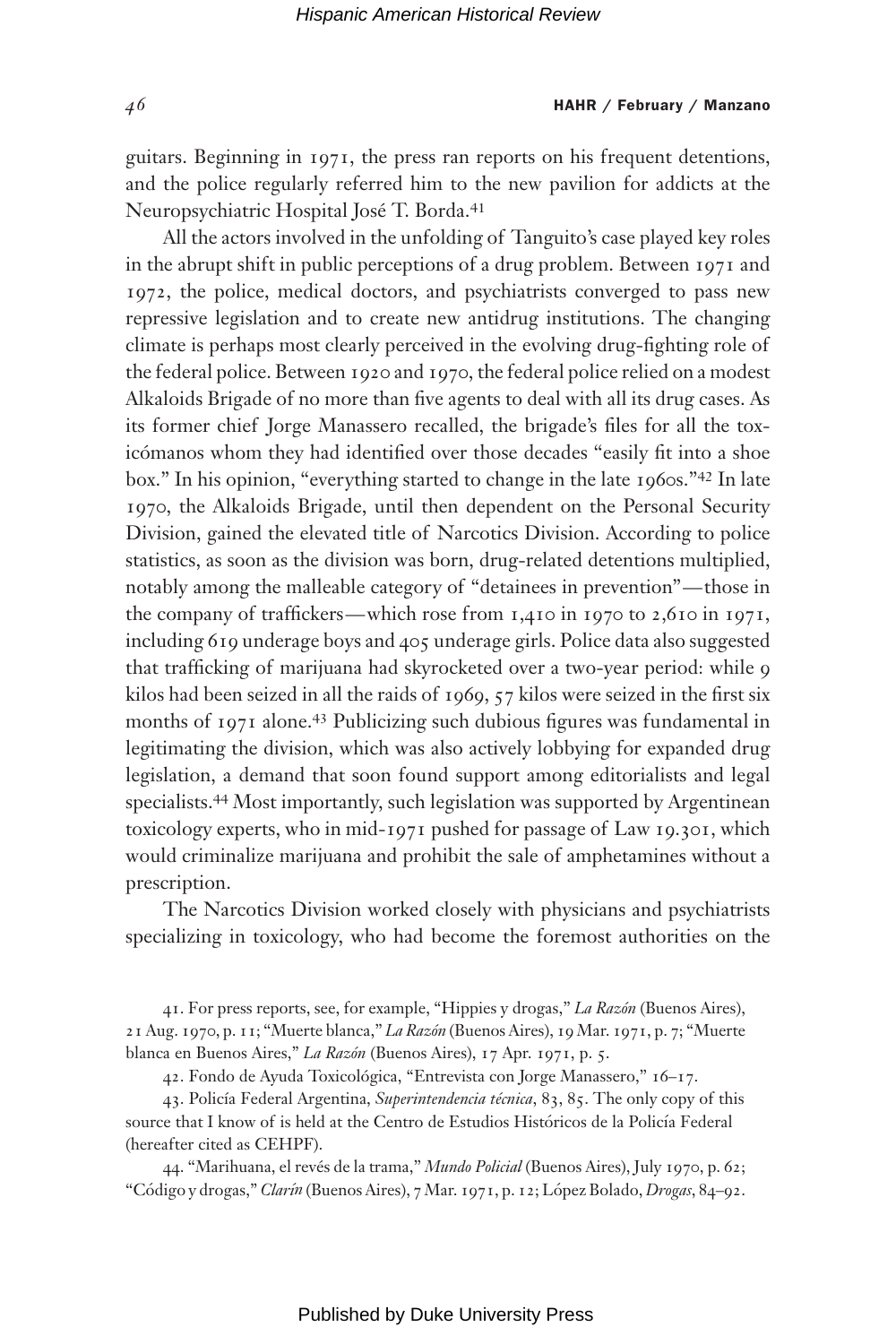drug problem. Medical schools in Argentina had long fostered teams of toxicologists, and research about the mind-altering effects of drug use had for some time attracted the attention of prestigious psychiatrists such as Dr. Gregorio Bermann. During the 1960s, toxicologists at the University of Buenos Aires (UBA) focused their teaching, training, and research on the multiple causes and effects of drug use and abuse. In 1966, some of UBA's toxicology faculty started the Foundation of Toxicological Assistance (FAT, Fondo de Ayuda Toxicológica) with the aim of offering users and their families free treatment. The professional and personal competence of UBA's two leading toxicologists, Alberto Calabrese and Emilio Astolfi, ensured their influence. In 1968 they created the Center for Toxicological Research and Assistance as well as the Center for Preventing Drug Addiction.<sup>45</sup> Meanwhile, another prominent toxicologist, Horacio San Martín, led an interdisciplinary team of psychiatrists, psychologists, sociologists, and social workers in the first wing for addicts at the Neuropsychiatric Hospital Jose´ T. Borda—the one to which Tanguito, the controversial rocker, was usually referred.

Tanguito epitomized the figure of the toxicómano as it consolidated at the start of the 1970s, and the interdisciplinary team at the psychiatric hospital paved the way for delineating that social type. Between 1970 and its dissolution in 1974, the team conducted treatment experiments influenced by contemporaneous developments in group therapy, family therapy, and psychodrama. Moreover, possibly inspired by the British and US antipsychiatry movement, the team proposed to create horizontal bonds between doctors and patients. In practice, however, life in the ward strayed from these theoretical aims. Like Tanguito, most of the patients undergoing treatment were remanded to the hospital by the police. Their willingness to undergo treatment was dubious, to say the least. In the second semester of 1971, all 47 patients were male, between 16 and 26 years old; they all lived in Buenos Aires and came from the lowermiddle and working classes. Born to a working-class family from the suburb of Caseros, Tanguito fit the typical demographic. He was also part of the 60 percent of patients from ''disaggregated''—that is, separated—families.46 Equally important, Tanguito met the cultural requirements for such patients. In contrast to the toxicómanos of the 1920s and 1930s, who were depicted as both young men and women, Dr. San Martín's patients, as he described them, were young men only, who rebelled against family and social norms, something visible in their attire (''jeans, colored shirts, and sandals'') as well as in other

46. Equipo Profesional, ''Investigaciones.''

<sup>45.</sup> Weissmann, Toxicomanías, 78-91.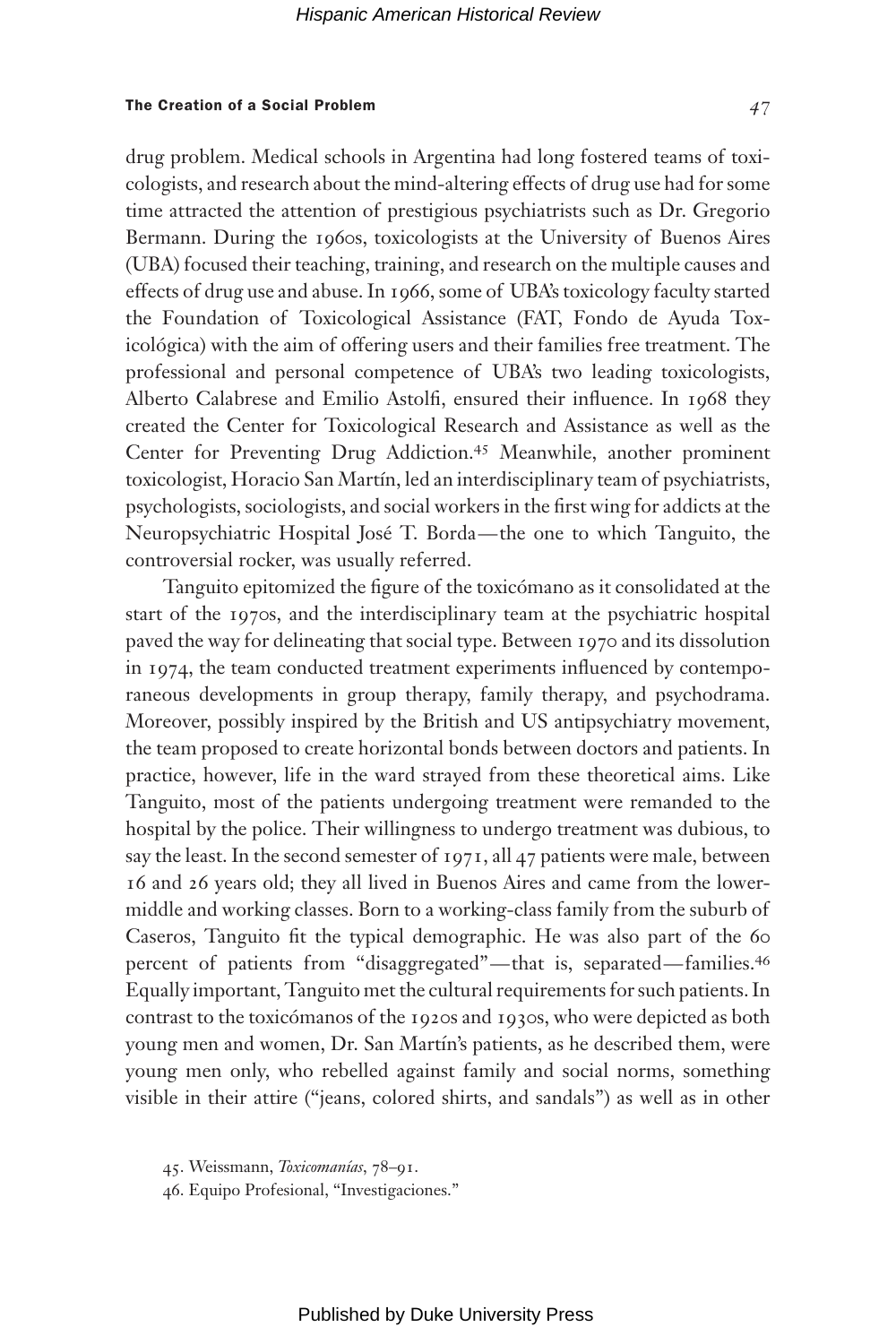symptoms, including, of course, "playing rock music."<sup>47</sup> Echoed by all the major toxicologists, this depiction blended generational, generic, and cultural components into a figure sculpted by experts, publicized by the media, and most seriously—persecuted by the Narcotics Division. Some in fact blame the division for Tanguito's death (immediately upon his escape from the hospital, he was run over by a train). Some fault the doctors for his failed detoxification, while others believe that, after finding him, members of the Narcotics Division beat him unconscious, which led to his death.48

Toxicologists and police agents joined ranks with some conservative politicians who were trying to draw broader constituencies, especially after elections were called for March 1973. The popular revolts that hit Corrientes, Santa Fe, and Córdoba provinces in May 1969 marked the political finale of Onganía's regime and the beginning of a far-reaching social and political mobilization in which young people became key protagonists. In this context, President Alejandro Lanusse  $(1971-1973)$  negotiated with the exiled Juan Perón a possible opening in the democratic process, beginning with a call for new elections. Lanusse and some members of his cabinet expected to participate and used governmental resources to inaugurate their candidacies. One such actor was Captain Francisco Manrique, the minister of social welfare, who raised his political profile by deftly exploiting drug issues. In early 1972, while federal police conducted marijuana raids against famous rock musicians such as Luis Alberto Spinetta, Manrique announced the creation of the Comisión Nacional de Toxicomanía y Narcóticos (CONATON, National Commission of Toxicology and Narcotics). Chaired by the minister and composed of delegates from the Narcotics Division and prominent toxicologists, CONATON was intended to coordinate all policies against drug consumption and trafficking.49

The creation of CONATON was largely fueled by the arrival of representatives from the government of Richard M. Nixon. As historians have shown, the Nixon administration played a crucial role in recasting hemispheric relations in terms of the drug problem, with the formation of various ad hoc committees and agencies as well as the more durable and aggressive DEA in

47. San Martín, "Servicio 30 bis," 4-5. Dr. Astolfi and Dr. Calabrese publicized similar depictions. See "Debate sobre toxicomanía," La Razón (Buenos Aires), 2 May 1971, p. 8; "Aumentarán los toxicómanos," La Razón (Buenos Aires), 18 Oct. 1971, p. 8.

48. Pintos, Tanguito, esp. 193–201, 289–90.

49. See "Redada anti-droga," Clarín (Buenos Aires), 16 Feb. 1972, p. 11; "Asombra el grupo de drogadictos encabezado por un conjunto beat," La Razón (Buenos Aires), 21 Feb. 1972, p. 6; "Otro golpe a las drogas," La Razón (Buenos Aires), 22 Feb. 1972, p. 4.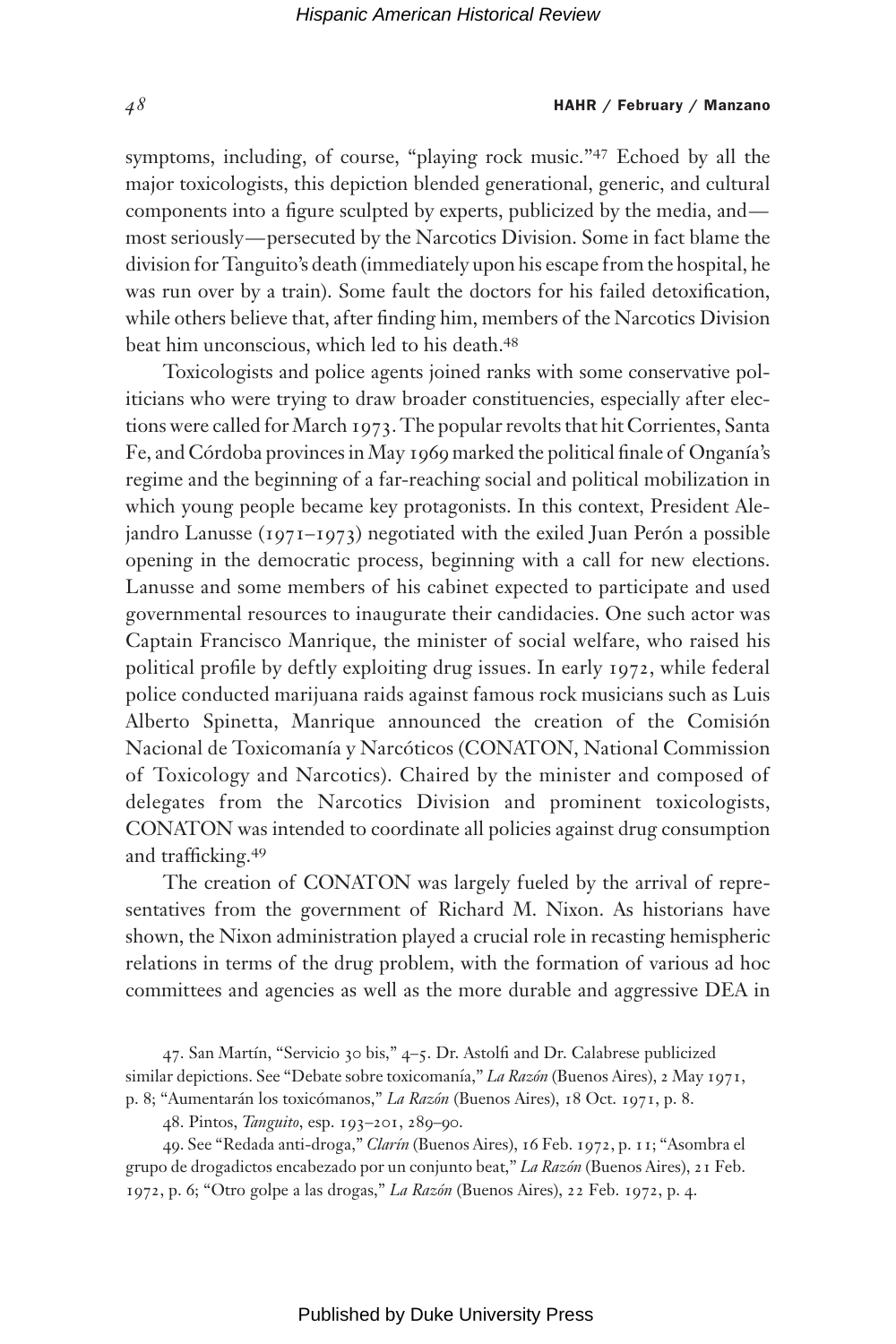1973.50 US narcotics agents had correctly identified Argentina as a transshipment country and had pointed to the activities of several organized groups, including elements of the Corsican mafia. Reportedly responsible for most of the heroin that entered the United States during the 1960s, the French Connection, as it was called, had a branch in Buenos Aires, formed by a dozen middle-aged men with obscure roots as paramilitary officers during the Algerian War. They arrived in Argentina in the late 1950s and allegedly inserted the country into a circuit of heroin distribution that included Istanbul, Marseille, and Buenos Aires, with New York as its final node.51 Beginning in 1968, several seizures of heroin in New York on flights arriving from Argentina alerted US narcotics agents to the movements of the Corsicans. The "new" drug cocaine (its earlier local recreational history mostly forgotten), sourced now in lowland Bolivia, was also beginning to pass through airports. Those findings served to justify the opening in Buenos Aires of the first South American office of the BNDD. This was one more sign of Argentina's willingness to cooperate. For the US representatives who toured Latin America to track governmental responses to the narcotics problem, Argentina ranked well. It was at the time the only South American country to have signed a bilateral treaty of drug enforcement cooperation. Under its terms, the minister of social welfare and the US ambassador presided over a newly formed binational committee against the drug problem. In exchange, the United States committed itself to providing training, equipment, and other ''material and human resources.''52

Both the treaty and the creation of CONATON signaled the disposition of the Argentine government to confront its drug problem, though as it was crafted in the early 1970s, the problem had become more associated with consumption and consumers than with trafficking. In the inaugural meeting of CONATON, for example, both Manrique and a representative of the federal police indicated that ''drug consumption diminishes morally the individual and makes him follow groups that attempt to subvert the social order,'' concluding that ''drug consumption and trafficking are health and security problems.''53 Like their predecessors of the 1920s and 1930s, they also employed a rationale blending health and politics to produce a vision of toxicomanía as an individual and social disease that both affected willpower and jeopardized the social order.

50. Gootenberg, Andean Cocaine, 308–9; Epstein, Agency of Fear.

51. See Aguirre, La conexión latina.

52. United States Congress House Committee on Foreign Affairs, World Narcotics Problem,  $35-38$ .

53. "El tráfico de drogas," La Razón (Buenos Aires), 18 Feb. 1972, p. 8.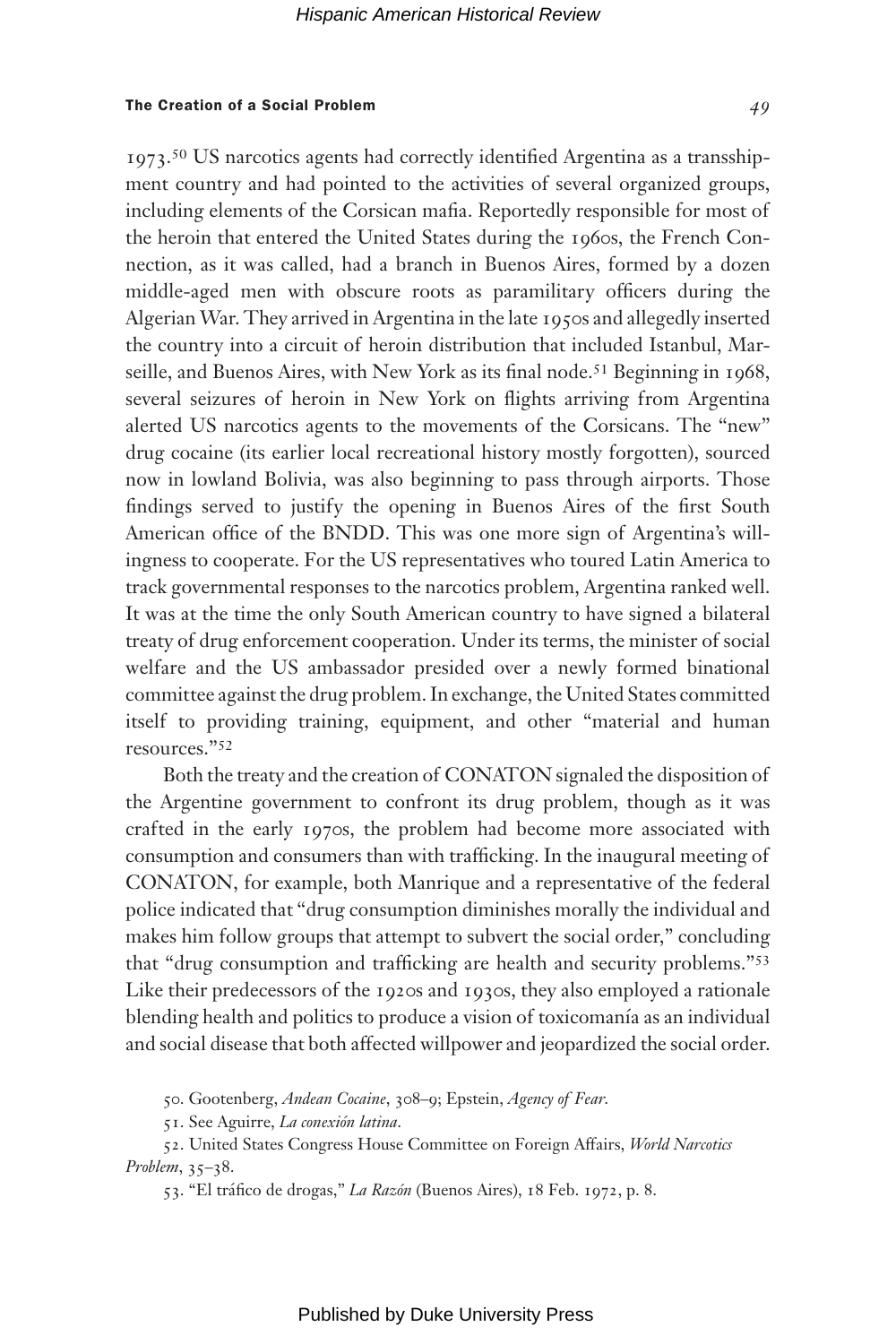Narcotics, in this view, paved the way for subversion. The meanings of subversion were as diverse, however, as the political and cultural challenges to the status quo in early 1970s Argentina.

# Drugs and National Security

Just as Minister Manrique started to publicize the growth of the drug problem, Argentines faced a high tide of politicization, with young people becoming protagonists in student, party, and guerrilla groups. These groups aimed to forge a socialist future—either in its classless Marxist or national Peronist versions—as street mobilizations began to peak between 1972 and 1974. In the midst of such ferment, the elections of March 1973 resulted in the victory of Perón's delegate, Héctor Cámpora. Perón thus soon returned to Argentina and in October 1973 became president, which he remained until his death in July 1974. During those two years, revolutionary groups acted boldly in the political and cultural arena, and many Argentines felt that social and national liberation were within reach.<sup>54</sup> It was not long, however, before right-wing Peronist groups gained key positions of power in government and unleashed a backlash against their leftist opponents, whom they often derided as young faloperos (drug addicts).

Ironically, the youth attracted to revolutionary groups opposed drug consumption in terms strikingly similar to the right-wing sector. Most of the young people who participated in radical politics in early 1970s Argentina rejected the consumption of drugs tout court, although there were of course exceptions to the rule. As with most Latin American revolutionary projects tied to guerrilla movements, in Argentina these groups set rules for militants' behavior, usually championing self-control in the name of collective ends. In the two largest revolutionary groups, the Montoneros and the Partido Revolucionario de los Trabajadores–Ejército Revolucionario del Pueblo (PRT-ERP, Workers' Revolutionary Party–Revolutionary People's Army), amphetamines, usually known as *pastillitas* (little pills), were the only authorized drugs, likely because they were not yet identified as drugs in public culture. One former militant with the PRT-ERP recalls that he had medical prescriptions provided by a party doctor for pastillitas to sustain special tasks such as ''monitoring a battalion all night long.''55 Meanwhile, when recalling his experiences with the Montoneros, Luis Salinas commented that he took ''lots of pastillitas'' for

54. For vivid depictions, see Anguita and Caparrós, La voluntad.

55. Gabriel (born in Buenos Aires in 1952), interview by author, Buenos Aires, 18 Oct. 2013.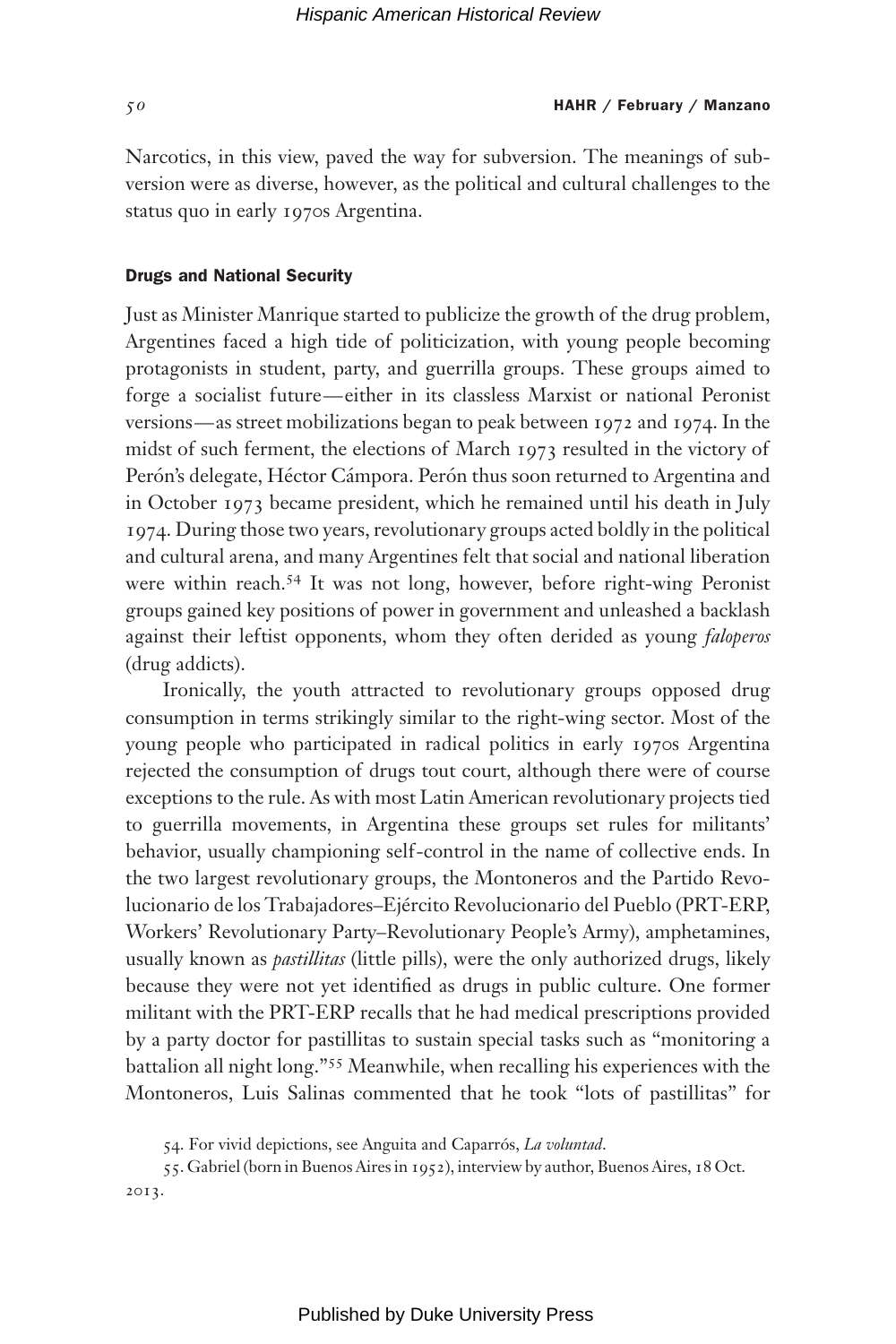enduring "nights of not sleeping, and going here and there all day."<sup>56</sup> The use of speed was conceived of as one more tool for enhancing militants' commitment to political work, since the pastillitas kept them energized. The Montoneros and the PRT-ERP, however, strongly opposed the use of other drugs, notably marijuana, a position shared not only by most leftist groups in Chile, Uruguay, and Brazil but also, as the 1970s wore on, by the former countercultureoriented Left in Germany and Italy.57

Among revolutionary militants in Argentina, the rejection of drug use was based upon political, cultural, and ideological premises. First, revolutionary groups forbade the use of illegal drugs for security reasons: they could not afford militants going to jail for drug-related issues. Memoirs indicate both the difficulty of, and the zeal for, complying with that rule. A former militant of the secondary school students affiliated with the Juventud Peronista (Peronist Youth) recalls that the group expelled a boy who was reputed to smoke marijuana because he put ''all of us in jeopardy.''58 Second, many militants opposed drug consumption as part of a larger stance against what they dubbed neocolonialism. In a 1972 roundtable with secondary school students, for example, one 18-year-old woman affiliated with a Peronist group explained that the local hippies were "all snobs, individualistic, the product of the *cipaya* [pro-imperialist] propaganda.'' A 16-year-old boy linked to a Trotskyist group, for his part, argued that the hippies represented "a way through which the *yanquis* colonized youth and made them drowsy."<sup>59</sup> The passive stoner values attached to the marijuana hippie were the opposite of those associated with the active revolutionary. Articulated in the ideological writings of some left-wing intellectuals, the narrative tying imperialism, debilitation via drugs, and youth swept across most of the self-styled revolutionary political groups.60

Right-wing actors, chiefly the security forces, had long forwarded arguments about the supposed demoralization of youth by drugs. For example, in

56. Luis Salinas, interview, Memoria Abierta, archive of the Acción Coordinada de Organizaciones de Derechos Humanos Asamblea, Argentina, file 0260.

57. See Barr-Melej, "Hippismo"; Markarian, "To the Beat"; Green, "'Who Is the Macho.'" On Western Europe, see Weinhauer, "End of Certainties"; Giachetti, Anni sessanta, 320.

58. Robles, Perejiles, 40. There is also a similar story in the testimony of a PRT-ERP female militant, Lili, in Diana, Mujeres guerrilleras, 108-9.

59. "Hablan los jóvenes: Lecciones para adultos," Panorama (Buenos Aires), 1 Feb. 1972, p. 36. Similar opinions were voiced in "Los hijos del siglo," Análisis (Buenos Aires), 16 June 1970, p. 38.

60. See González Trejo, Formas de alienación, 57; Graciela Clemente, "Los argentinos y la droga," Redacción (Buenos Aires), July 1974, pp. 78-80.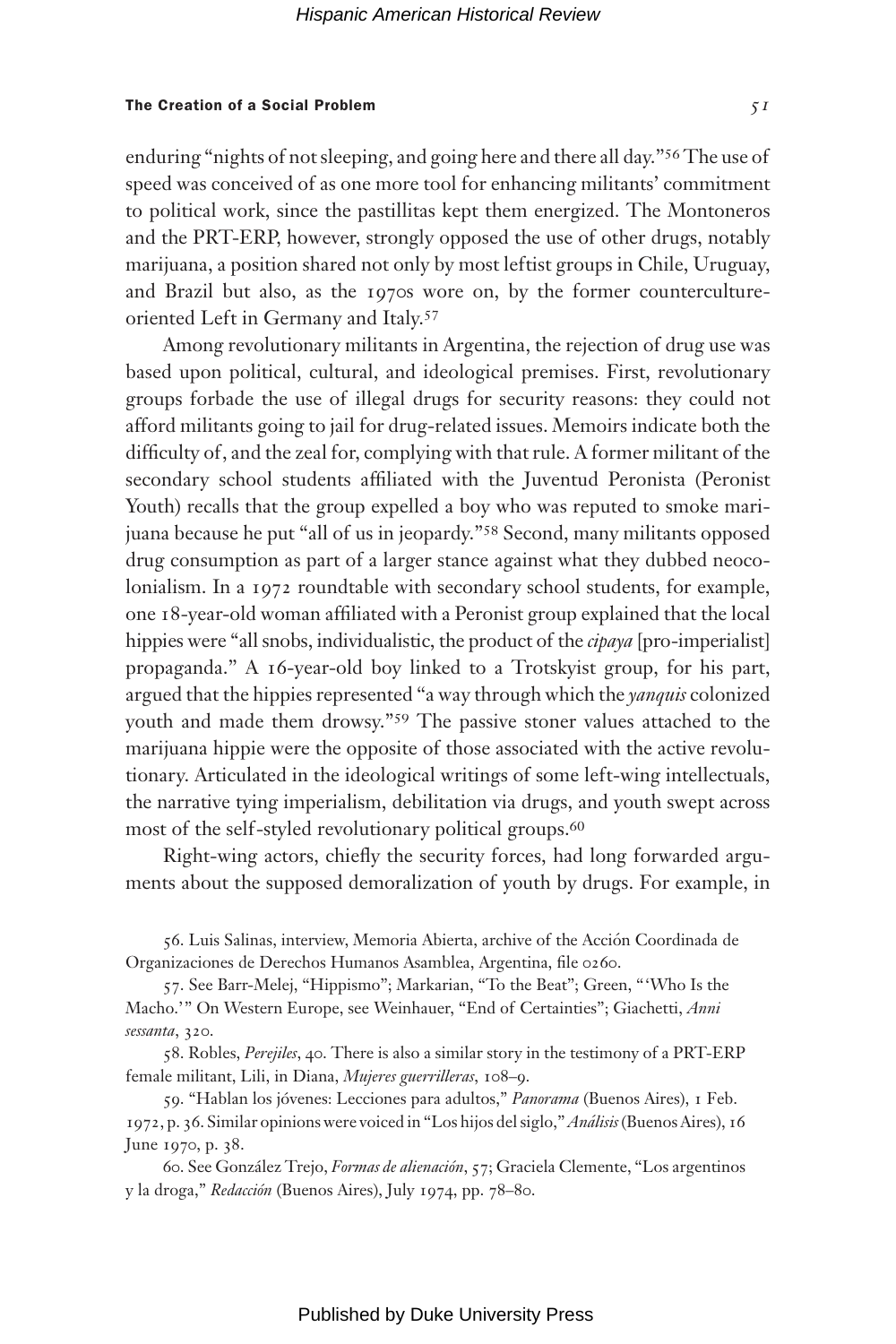1961 Colonel Rómulo Menéndez, trained in counterinsurgency, argued that Communism sought to discredit all established ideas and institutions, from Christianity and the family to authority and capital, leaving people ''anguished, confused, and in need of something to believe in.'' Young people, ''whose character is still in formation,'' were especially susceptible to demoralization by drugs. In his view, which appropriated ideas that circulated transnationally since the 1920s, Communist co-optation would follow demoralization.61 On the eve of the 1970s, members of the armed forces insisted on emphasizing how these twin "foreign evils," Communism and drugs, had started to spread among Argentine youth, and they called for the close monitoring of not only emerging "guerrilla foci" but also "hippie groups."<sup>62</sup> That became a commonsense litany for conservative forces and helped forge an active link between youth, drugs, and subversion, a link found in rightist responses to radical activism in Brazil and Mexico as well.63

As the 1970s progressed and youths engaged en masse with revolutionary projects, conservatives strove to find more proof of the connection between drugs, youth, and subversion. For example, the media committed itself to the idea of an enemy within, associating radical political militants, notably guerrillas, with drug trafficking or consumption. As early as 1970, the daily  $La Razón$ insisted (without evidence) that Montonero leader Mario Firmenich exploited drug trafficking networks to obtain funds and weapons.64 References to drugs popped up in some depictions of spectacular actions carried out by guerrillas. In January 1974, for example, the PRT-ERP attacked an army battalion in Azul, Buenos Aires; several soldiers and a dozen guerrillas died. In its coverage of the episode, the press emphasized the conclusions of a supposed psychiatric report on the ''70 young guerrillas,'' which stipulated that the ERP had planned the attack by timing the effects of ''unidentified drugs''that the fighters ''were given to take.'' Due to some ''miscalculation,'' the psychiatrists went on, the guerrillas ended up in the firefight ''depressed and feeling all possible side effects of the

61. Rómulo Menéndez, "Las fuerzas armadas y la defensa nacional," Revista Militar (Buenos Aires), Apr.–June 1961, pp. 13–17, quotes on pp. 14–15. Demoralization was linked to the Red menace in the 1920s and 1930s as well: see Speaker, '''Struggle of Mankind.'''

62. On the ''foreign evils'' and the need for monitoring all aspects of youth politics and culture, see Carlos Landaburu, "Reflexiones sobre la situación argentina," Revista de la Escuela Superior de Guerra (Buenos Aires), July–Oct. 1970; and also Marini, Estrategia. I thank Esteban Pontoriero for sharing these references with me.

63. Cowan, ''Sex''; Pensado, '''To Assault.'''

64. "Extremistas y traficantes," La Razón (Buenos Aires), 27 Sept. 1970, p. 6; "Las drogas y la política," La Razón (Buenos Aires), 23 Aug. 1971, p. 6.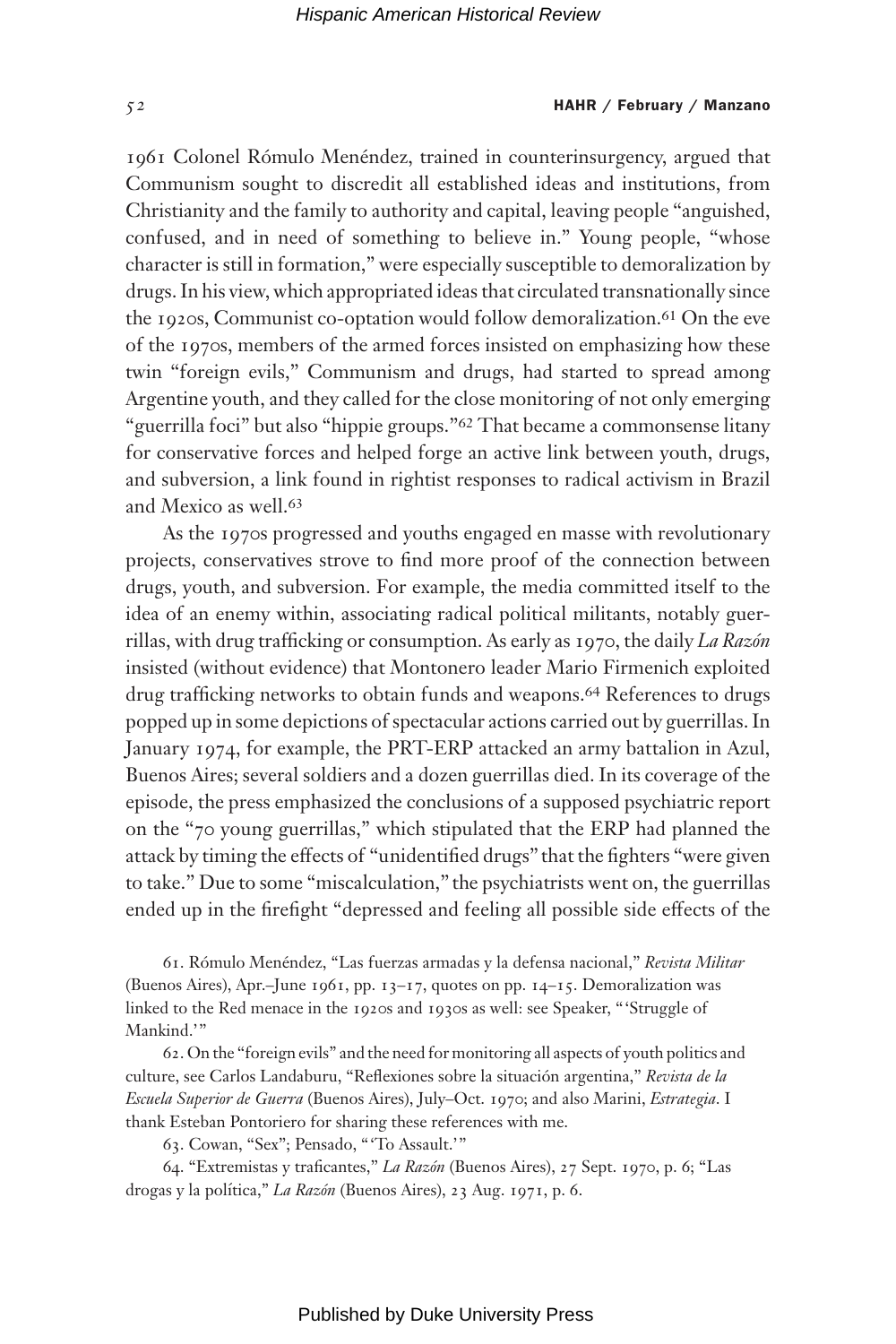drugs: they became their own worst enemies."<sup>65</sup> Radical political groups soon publicized their aversion to drug use and made efforts to contest what they dubbed a ''propaganda operation orchestrated by the CIA and right-wing Peronism."<sup>66</sup>

Although exaggerated, the latter reference reflected to some degree the new official treaty regarding drugs between the Ministry of Social Welfare and the US embassy. After the elections of March 1973, José López Rega, the former policeman, ultrarightist, and private secretary to Juan Perón, was appointed minister of social welfare. Soon thereafter, he became the most prominent example of the right-wing turn taken by the Peronist government. In August 1973, he expanded the bilateral agreements on drug enforcement by signing a new accord with the recently appointed US ambassador, Robert C. Hill. Hill agreed to facilitate Argentina's access to financial resources and technical support in order to expand ''aspects of intelligence aimed at stopping the internal and external drug trade." At a press conference, however, López Rega made public what was to remain mostly in the shadows: ''Our mutual commitment,'' he said, ''is to struggle against the drug evil and subversion alike.''67 He reinforced the politics of drugs via the terms of national security.

López Rega's direct involvement in the drug problem had two major consequences. First, the Ministry of Social Welfare began to receive funds other than those assigned in annual congressional budgets. The ministry did not have to account for these extra funds, neither in Argentina nor to US authorities.68 Some rumors suggested that at least some of the US antidrug intelligence aid funds were funneled into the creation of the notorious Argentine Anticommunist Alliance (Triple A).69 Second, the bilateral agreements with the United States allowed López Rega to create a legal body for drug repression. In 1975, the Narcotics Division expanded to encompass six brigades; by then, it trained most of its members in the United States.70 Moreover, the increased funding the ministry received allowed for the creation of the

65. "Procedimientos antisubversivos: Informe psiquiátrico," La Razón (Buenos Aires), 30 Jan. 1974, p. 1.

66. ''La propaganda contrarrevolucionaria,'' El Combatiente (Buenos Aires), 6 Feb. 1974, p. 10. See also "La CIA y las drogas," Liberación (Córdoba), 15 May 1974, p. 32.

67. "Se firmó un tratado bilateral de lucha contra la droga," Clarín (Buenos Aires), 20 Aug. 1973, p. 12.

68. Dirección Nacional de Programación Presupuestaria, Presupuestos provinciales,  $14-15$ .

69. Verbitsky, Ezeiza, 42–43.

70. Policía Federal, "Memoria, 1975," CEHPF, pp. 221-22, 268-69.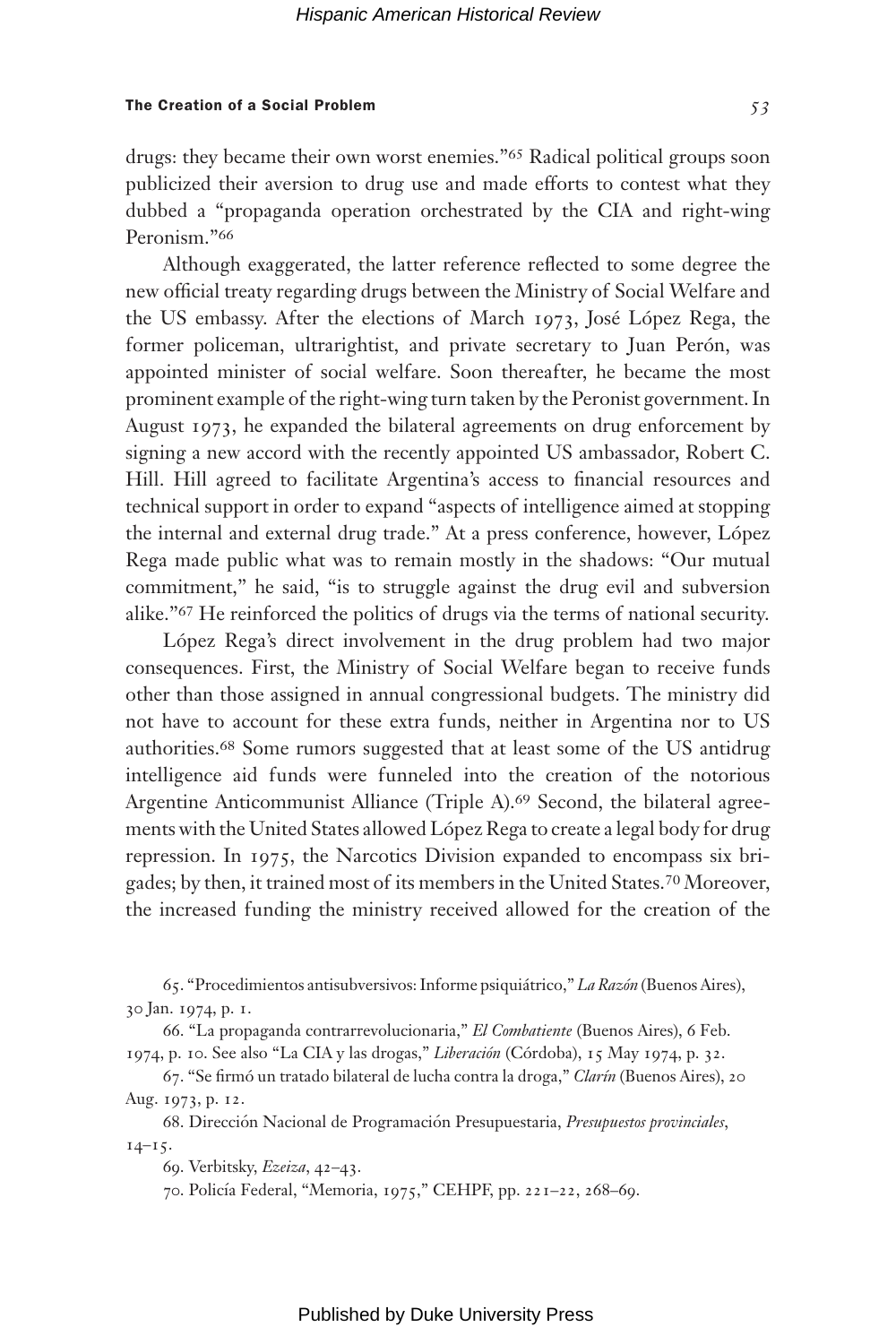Centro Nacional de Reeducación Social (CENARESO, National Center of Social Reeducation). Interestingly, López Rega did not turn to Argentina's top toxicologists—Doctors Calabrese, Astolfi, and San Martín—to fill leadership positions at CENARESO, though it was to become the central state-run institution dedicated to drug research and treatment. Instead, the minister picked an obscure psychiatrist, Carlos Cagliotti, who participated in the making of the repressive Law 20771 and who benefited from one of the law's novelties, the mandatory referral of addicts to rehabilitation.71

In the larger antidrug history of Argentina, Law 20771 represents the first piece of legislation fully dedicated to narcotics. However, when situated in the era's political and cultural history, Law 20771 entails one more link in a chain of legislative developments that delineated the figure of the enemy within. Those developments unfolded throughout 1974 and marked the start of a repressive project aimed at restoring state authority at all levels of social and cultural life. Allegedly in response to a PRT-ERP attack on an army battalion, Congress passed a reform of the penal code that increased penalties for joining guerrilla groups, paving the way for open military involvement in internal repression. It then went further and passed legislation regulating union activity, as well as a university law that, in essence, prohibited student politics.72 Meanwhile, the minister of education banned student politics at secondary schools and empowered principals to denounce any ''illegal activity'' to the police.73 Covering sexuality along with culture, a decree signed by Minister López Rega and President Juan Perón restricted the distribution of birth control pills and prohibited the dissemination of information regarding contraception, a move to help moralize youth.<sup>74</sup> Later, Minister López Rega and President Isabel Martínez de Perón, Juan Perón's widow, sent a bill to Congress to open discussions on narcotics legislation, one more link in the repressive policies enacted by the still-civilian government of  $1974$ . Law 20771 thus forms part of a general narrowing of the political and cultural scene in Argentina at this time.

Congress passed Law 20771 in September 1974. Strongly influenced by CENARESO's proposals and information, López Rega and President Martínez de Perón, as representatives of the executive power, urged Congress to pass the new regulation to ''stop a wave of drug addiction'' that had ''increased 500 percent in the past two years.'' By focusing on the age of presumed addicts, they

<sup>71.</sup> The experts in toxicology sensed that Cagliotti was a ''CIA agent.'' Weissmann, Toxicomanías, 90-91.

<sup>72.</sup> Franco, Un enemigo. 73. Manzano, Age of Youth, 230. 74. Ibid., 221–47.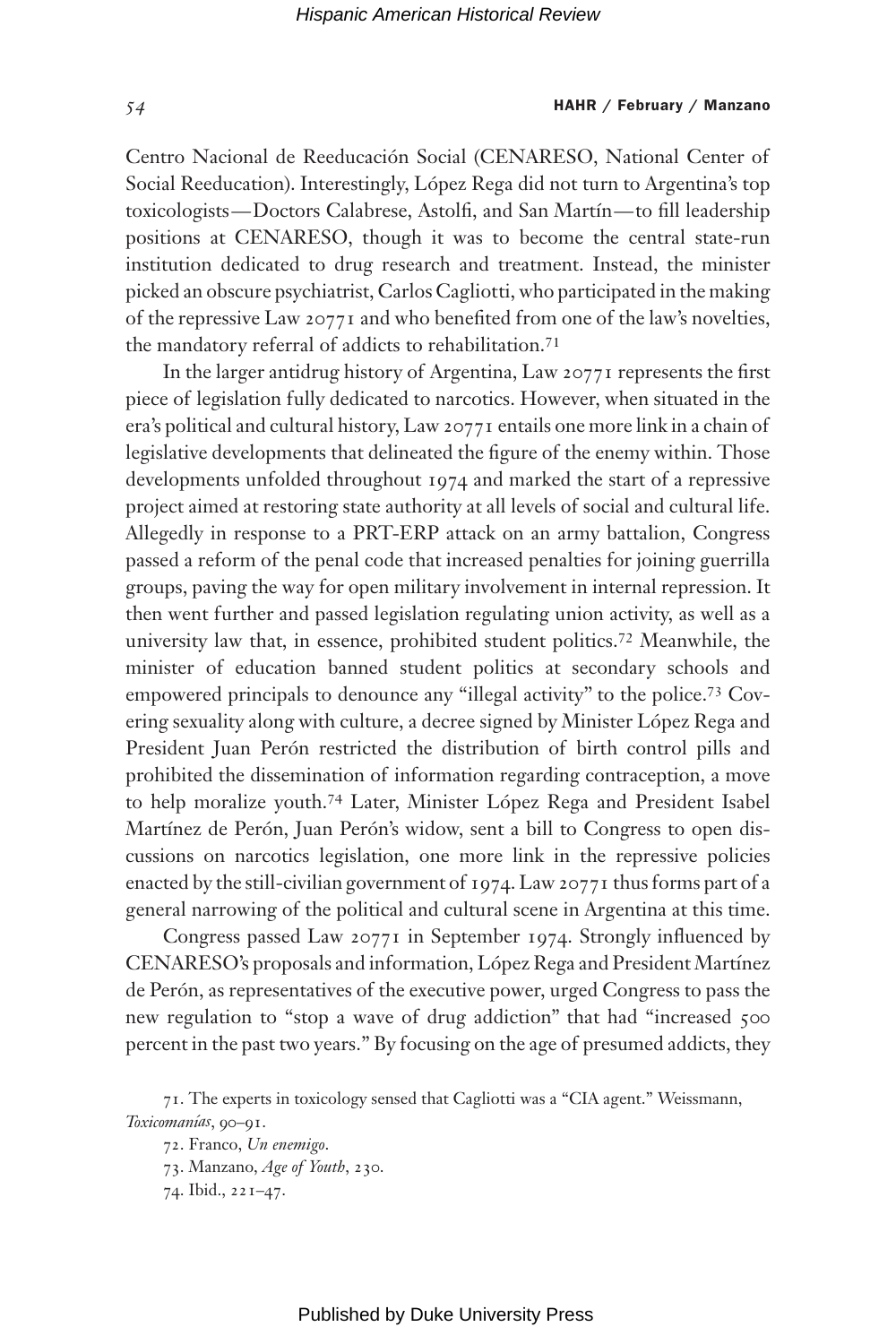went on to claim that the "future of the fatherland" was in jeopardy and reminded representatives that "each drug addict is a potential trafficker."<sup>75</sup> Besides hiking penalties for the production and distribution of all ''narcotics and psychotropic drugs," the law categorized as "aggravated offenses" those committed by individuals who distributed drugs to underage youths ''at school entrances, social clubs, plazas, and other public or private areas.'' The law was novel in three ways. First, it deemed all drug-related offenses as federal justice cases—that is, as consigned to the country's highest judicial system. Second, the law stipulated that the possession of narcotics and psychotropic drugs, "even if for personal consumption,'' was to be penalized by one to six years in prison. Finally, the law specified that all offenders, if proven to have a ''physical or psychical addiction to drugs,'' undergo mandatory rehabilitation.76 Interestingly, in all three aspects, Law 20771 mirrored the Comprehensive Drug Abuse Prevention and Control Act, passed in 1970 as a key tool in Nixon's domestic war on drugs. Although not recognized as such in Argentinean congressional debates, the passing of Law 20771 might have been part of the bilateral agreements with the United States, as was the strikingly similar Brazilian Law 6,368, passed in 1976.77

In Argentina, Law 20771 established strong correlations between youth, drugs, and subversion, which carried major consequences in the years between the passing of the law and the country's last military coup d'état in 1976. The law formally declared the drug problem one of national security. Both during the congressional debate and in the months that followed the law's passage, the most debated issue among lawyers and judges was moving drug-related offenses into federal jurisdiction. While some believed that provincial justices were incapable of dealing with drug offenses, the majority agreed that the severity of the problem made use of the highest judicial system necessary.78 In contrast to Colombia, where at this time mainly drug trafficking was rapidly framed as a problem of national security, in Argentina it was consumption and chiefly consumers who posed the alleged threat.79 As conservative politicians and intellectuals had done from the early 1960s onward, Argentina's law built on and endorsed the supposed connection between drug consumption and

75. Diario de sesiones de la Cámara de Diputados, vol. 2, 19 Sept. 1974, p. 2856.

76. Diario de sesiones de la Ca´mara de Diputados, vol. 2, 19 Sept. 1974, pp. 2856–68, quotes on pp. 2860–61.

77. Ferraiolo, "From Killer Weed." For Brazil, see Karam, "A lei 11.343/06."

78. Diario de sesiones de la Cámara de Senadores, vol. 4, 27 Sept. 1974, pp. 2437-43. For

further discussions among judges, see Moras Mom, Toxicomanía y delito, 149-58.

79. Britto, ''Trafficker's Paradise.''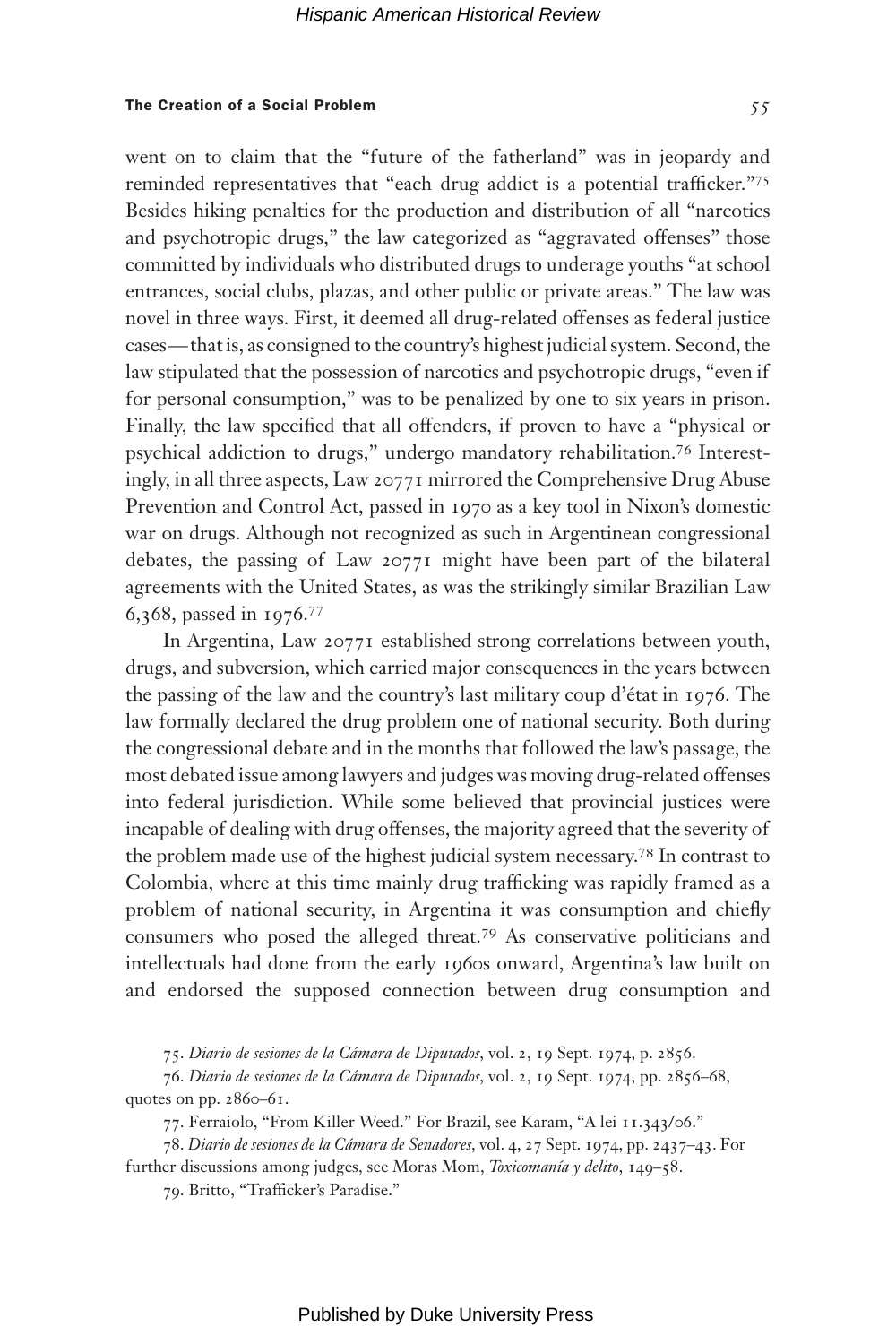subversion that had come to dominate public discourse. For example, during a well-attended 1974 conference called First National Meeting of the Family, held in Buenos Aires, López Rega pointed out that "guns, drugs, and pornography are annihilating our nationhood.''80 In late 1975, the ultraconservative archbishop of Rosario, for his part, widely circulated a letter stating that "our families are losing their youth to political violence, promiscuity, and drug addiction."<sup>81</sup> References to the putative connection between youth, drugs, and politico-sexual subversion were as ubiquitous as those to the institutions menaced by it, namely, family and nation. The addict was one of the many faces of the enemy within. Just as political enemies became subjected to increasingly deadly violence in the biennium  $1974-1976$ , the toxicómano also required specific treatment.

By mandating rehabilitation, Law 20771 also represented a real strategy for medical surveillance and imprisonment of the toxicómano. As Guillermo Aureano notes, the figure of the toxicómano was not pregiven but was rather built up through a series of legal and medical interventions that defined its characteristics. Moreover, he persuasively shows that the police, rather than being passive agents, also actively defined addicts via surveillance and detention. He argues that toxicómanos became second-rate citizens, chiefly because their rights over their own bodies were continuously violated. Aureano situates the rise of this figure in the aftermath of the last military dictatorship. During the 1980s transition to a democratic regime, he shows, the toxicómano gained visibility, a sign of persisting authoritarianism in Argentinean institutions and society.<sup>82</sup> Yet Law 20771, crucial for the creation of the toxicómano, actually had originated under previous civilian rule. Equally significant, the law handed authority to toxicologists to define when a presumed toxicómano should be subject to medical and psychiatric treatment or when he or she might be criminalized. After the law's passage, only the doctors led by Dr. Cagliotti held such authority, and CENARESO was their official referral site. Cagliotti proudly announced that in the first six months of 1975, CENARESO had received ''1,425 youths, most of them boys between 16 and 21, prone to 'rebel' in some way or another."83

80. "El Primer Encuentro Nacional de la Familia," La Razón (Buenos Aires), 26 Nov. 1974, p. 1.

81. "Peligro de dominación marxista," Boletín AICA (Buenos Aires), 16 Oct. 1975, pp. 140–46, quote on p. 144.

82. Aureano, ''La construction politique.''

83. "Adolescencia y drogas," Actualidad Psicológica (Buenos Aires), July 1975, pp. 1–3, quote on p. 3.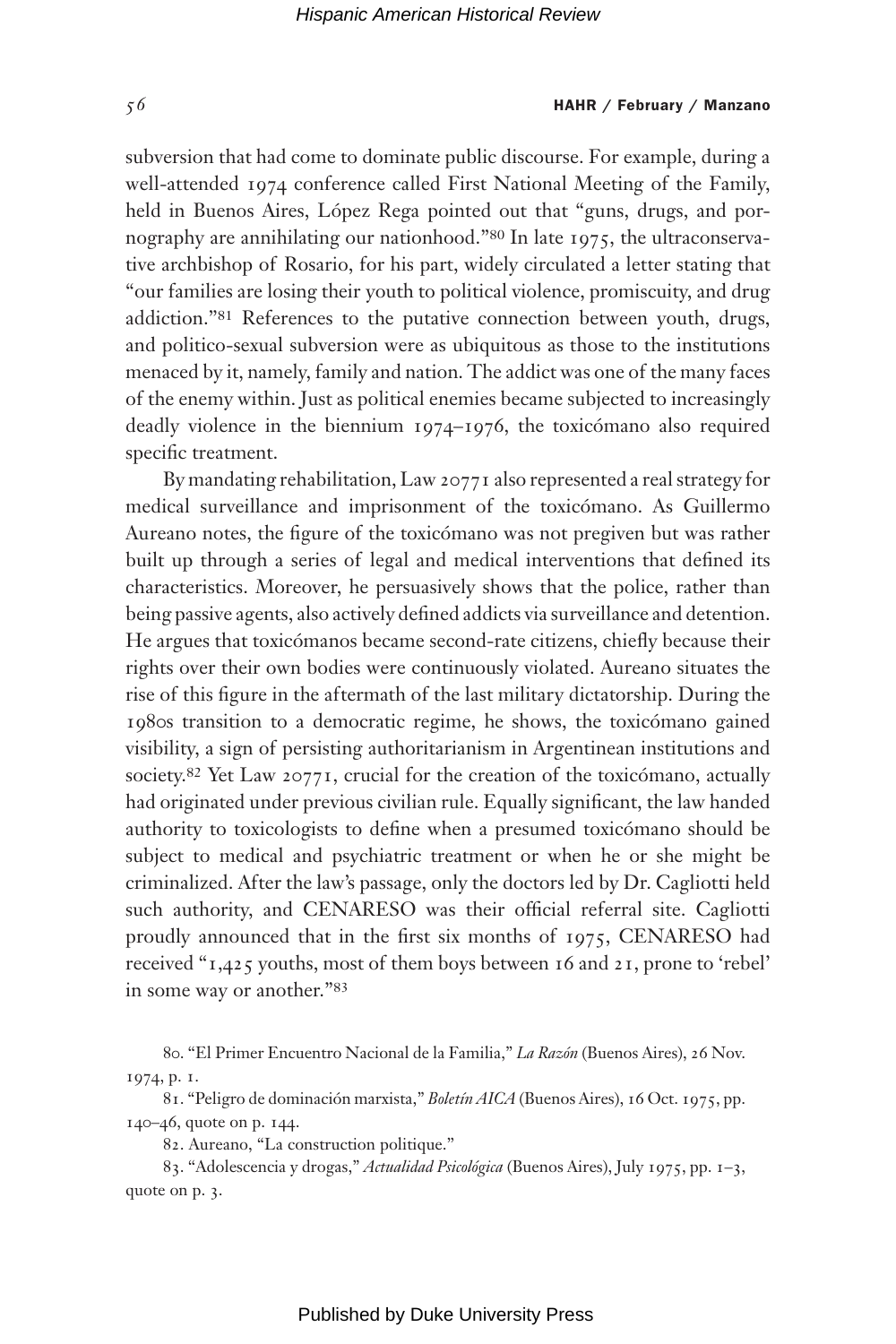In making all consumption illegal and in reinforcing police monitoring over sites of youth social life, Law 20771 blurred the line between potential and "real" toxicómanos. In the summer of  $1975$ , for example, the organization of owners of entertainment locales—concert stadiums and night clubs—wrote to the minister of the interior and the presidents of both chambers of Congress to complain about the Narcotics Division's visits to their establishments. They pointed out that the police carried weapons when checking IDs and ''frisked men and women alike'' during drug searches. As a result, the businessmen concluded, their youth clientele now refrained from going out at night. The minister chastised the businessmen: ''You may not give preference to your particular interests over the ones of the nation," he wrote, since the "fight against drugs is one for the fatherland.''84 Backed by political authorities and the new legislation, the Narcotics Division and, of course, any police officer had the power to monitor, harass, and imprison, especially in places frequented by young people.<sup>85</sup> Such was the experience of Emilio and Julián, two friends from the Greater Buenos Aires area who used to spend their evenings at a corner café. Although both occasionally smoked marijuana, neither had any when the police entered the café in late October 1975. "Long-haired and young, we were suspicious," Julián recalled. They were taken to the police station along with another five young men, accused of violating both Article 6 of Law 20771 (drug possession) and the prohibition of public assembly (an offense associated with political militants after Martínez de Perón's government decreed the state of siege in late 1974). Both spent only a night in prison, but they experienced significant physical mistreatment. "For us, young people with certain sensibility," Emilio concludes, "the night had started to fall before the dictators came in."86

The articulation of the drug problem as one of national security was critical in the everyday lives of young people. By the mid-1970s, youth in Argentina epitomized cultural and political rebellion, and drug-related legislation and

84. "Cámara de empresarios de locales de expansión nocturna al Ministro del Interior," Archivo General de la Nación, Buenos Aires, Expedientes Generales, box 15, file 16610; "Ministro del Interior a la cámara de empresarios de locales de expansión nocturna," Archivo General de la Nación, Buenos Aires, Expedientes Generales, box 15, file 16204.

85. See, for example, "Redadas en Plaza Irlanda," Clarín (Buenos Aires), 15 Mar. 1975, p. 22; and, especially, "Drogas, los tentáculos de la corrupción," Siete Días (Buenos Aires), 12 Dec. 1975, pp. 90–95, for an annual overview of police raids.

86. Emilio and Julián (born in 1956 and 1957, respectively, in Valentín Alsina, Lanús), interview by author, Buenos Aires, 23 Oct. 2013.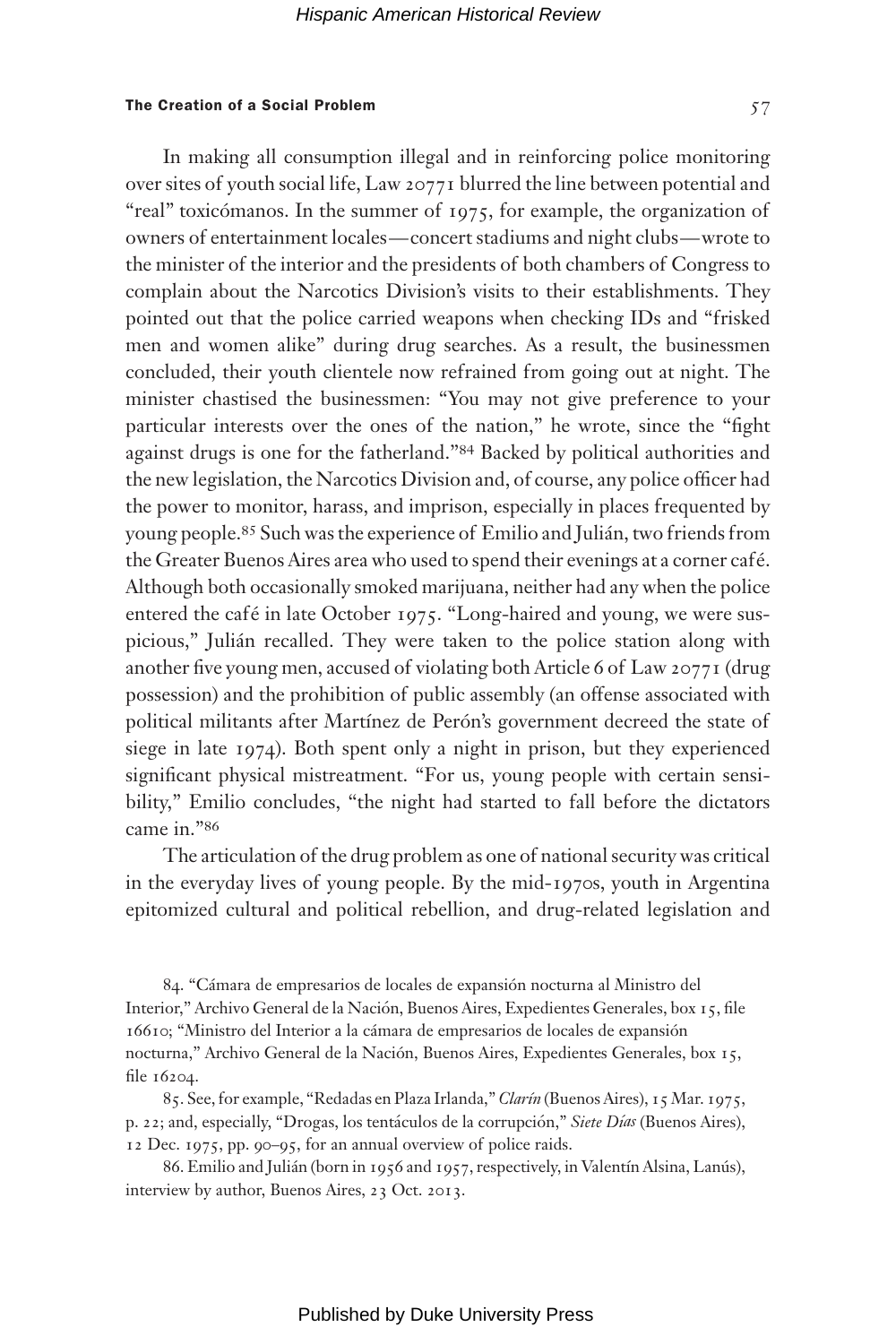policies became one of the instruments for containing what conservative actors identified as chaos. Alongside legal changes, the repressive policies initiated in 1974 took on ever bloodier forms. Between 1974 and 1976, parapolice groups such as the Comando Libertadores de América and the Triple A intensified their activities. In a sort of division of labor, the regular security forces—the police and, from 1975 on, the military—led the assault against guerrilla groups, while parapolice forces focused on political militants. Parapolice organizations assassinated an estimated 900 people between late 1973 and early 1976, half the victims members of Peronist youth groups.87 Young people, chiefly those whose political and cultural choices were at odds with the status quo, embodied the enemy within that the military dictatorship of March 1976 endeavored to crush.

### Order and Security Start at Home

On March 24, 1976, in a climate the media dubbed chaotic, Argentina's longpredicted military coup d'état occurred. Many civilian institutions (the Catholic Church hierarchy, mainstream media, and business groups) openly endorsed the new regime, and broad segments of Argentinean society exhibited what scholars call "reactive consensus," a silent but real carte blanche for the military to do whatever was deemed necessary to ''restore order'' and guarantee national security.<sup>88</sup> In two related ways, order and national security were meant to start at home. First, transnational national security doctrines acquired distinct meanings when discussed and applied domestically. In Argentina, these ideologies gained their intelligibility and acceptance when they intersected with anxieties about specific groups of people, notably youth. In a widely known litany that won credibility during the 1970s, youth represented the weakest link of the national body, as they had been exposed to the dual forces of liberalism in sexual and cultural mores—and Communism. To the motley team of experts, drugs were a conduit between cultural liberality and Communism. Second, as did many Argentines, such experts explained the roots of the social and political disorder they saw in terms of the dissolution of home life. They blamed the family as an institution for abandoning its duty to socialize the younger generation and for thus paving the way for the spread of subversion. A week after the coup d'état, new president General Jorge R. Videla (1976–1981) defined what the junta took for subversion: "It is not only planting bombs in the streets"

87. Gillespie, Soldiers of Perón, 216; García, El drama, 65.

88. On "reactive consensus," see Novaro and Palermo, La dictadura militar, 24–25.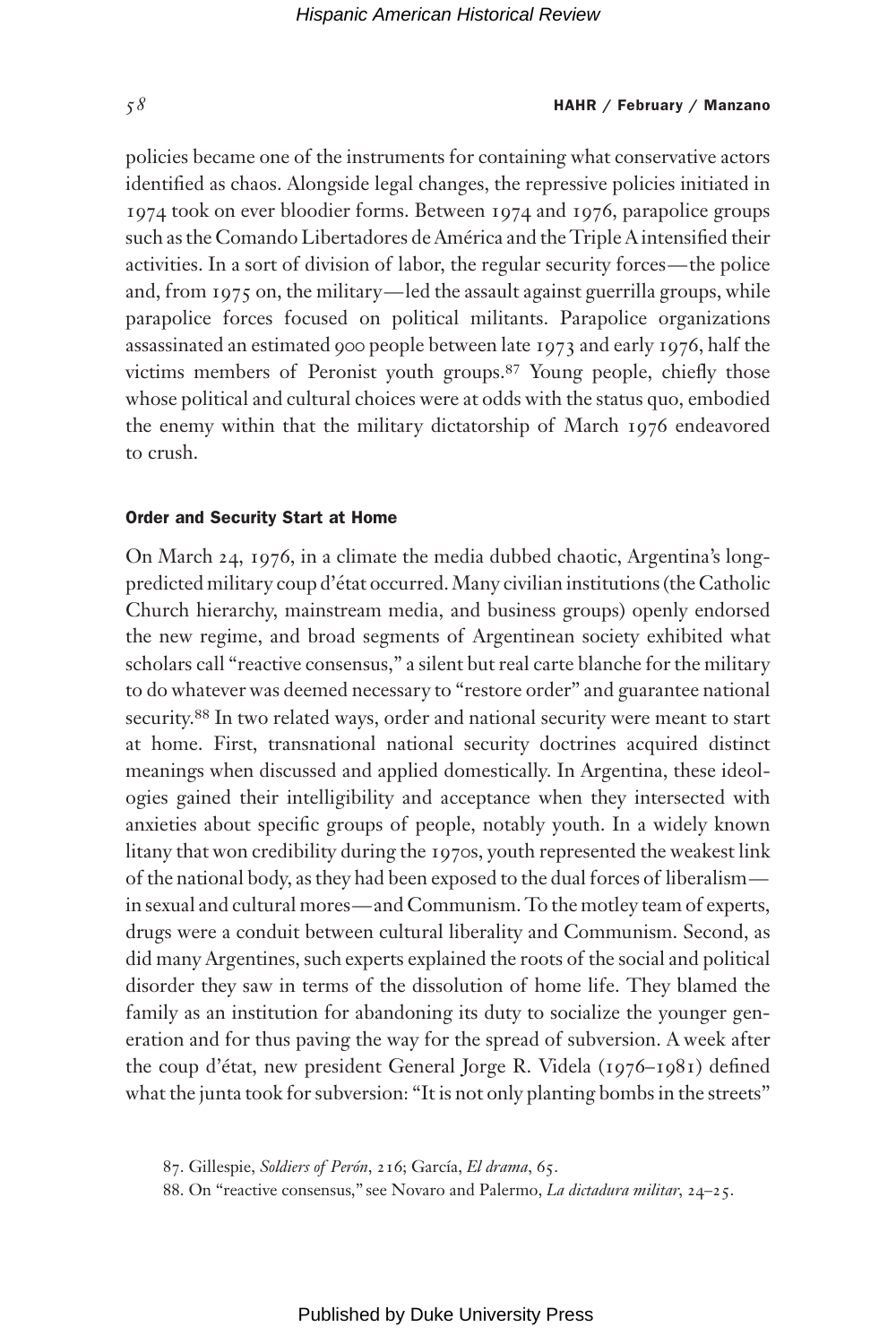but also "all social conflict, the struggle between parents and children."<sup>89</sup> They deemed the restoration of principles of hierarchy and discipline crucial to defeating Argentina's ubiquitous subversion, a project requiring the work of all who held positions of authority, including parents. Yet in the eyes of the new authorities, parents were failing; the state needed to step in as a surrogate father for youth.

CENARESO was one of the institutions that the state promoted as a surrogate father for youth tagged as toxicómanos. Ironically, in the second half of the 1970s, the team of psychologists at CENARESO heavily relied on one of the techniques most deprecated by conservatives, namely, psychoanalysis. Like most of their Argentine colleagues in private practice, these professionals conducted psychotherapy and used psychoanalysis as their interpretive lens. Doctors posited that addiction was symptomatic of a perversion of the desire for the mother, which prevented resolution of the Oedipal bond.90 Psychologists and social workers alike systematized information on their patients' family histories using a psychoanalytical framework rooted in patriarchal ideals of power. For example, a CENARESO team surveyed clinical histories to shed light on the family constellation of their patients. They detected a greater likelihood of addiction in families in which adults used legal drugs such as alcohol. Fifty percent of the young men who underwent treatment grew up in "poorly integrated families" in which "either literally or figuratively there is no paternal authority and few limits."<sup>91</sup> The CENARESO team took weakened patriarchal authority as key to explaining both the individual and collective attraction of young people to drugs, an assumption that replicated discourses about the restoration of order and discipline circulating in pro-regime circles. This might help explain the strange tolerance for psychoanalysis in a state institution. As Dr. Cagliotti even asserted in public lectures, CENARESO represented itself as a ''father'' for the young men, who he claimed were reborn under its treatment.92 By 1981 a total of 4,481 young men had undergone a full

89. ''El primer mano a mano con el presidente,'' Gente(Buenos Aires), 15 Apr. 1976, p. 4.

90. Bulacio, Cevasco, and Maeso, De la drogadicción, 67-70.

91. Equipo CENARESO, ''Cuadernos del CENARESO no. 15: Familia y drogas,'' 1976, Centro Nacional de Reeducación Social, Buenos Aires (hereafter cited as CENARESO); Licenciado Juan Luis Gonza´lez y Asistente Social Graciela Furia, ''Cuadernos del CENARESO no. 21: Aspectos familiares y sociales del uso indebido de drogas en la Argentina,'' 1977, CENARESO.

92. On the representations of CENARESO as a "father," see "Sálvese quien quiera," Somos (Buenos Aires), 1 Oct. 1976, p. 32; also Carlos Cagliotti, ''Cuadernos del CENARESO no. 30: A quiénes y por qué tratamos," 1978, CENARESO.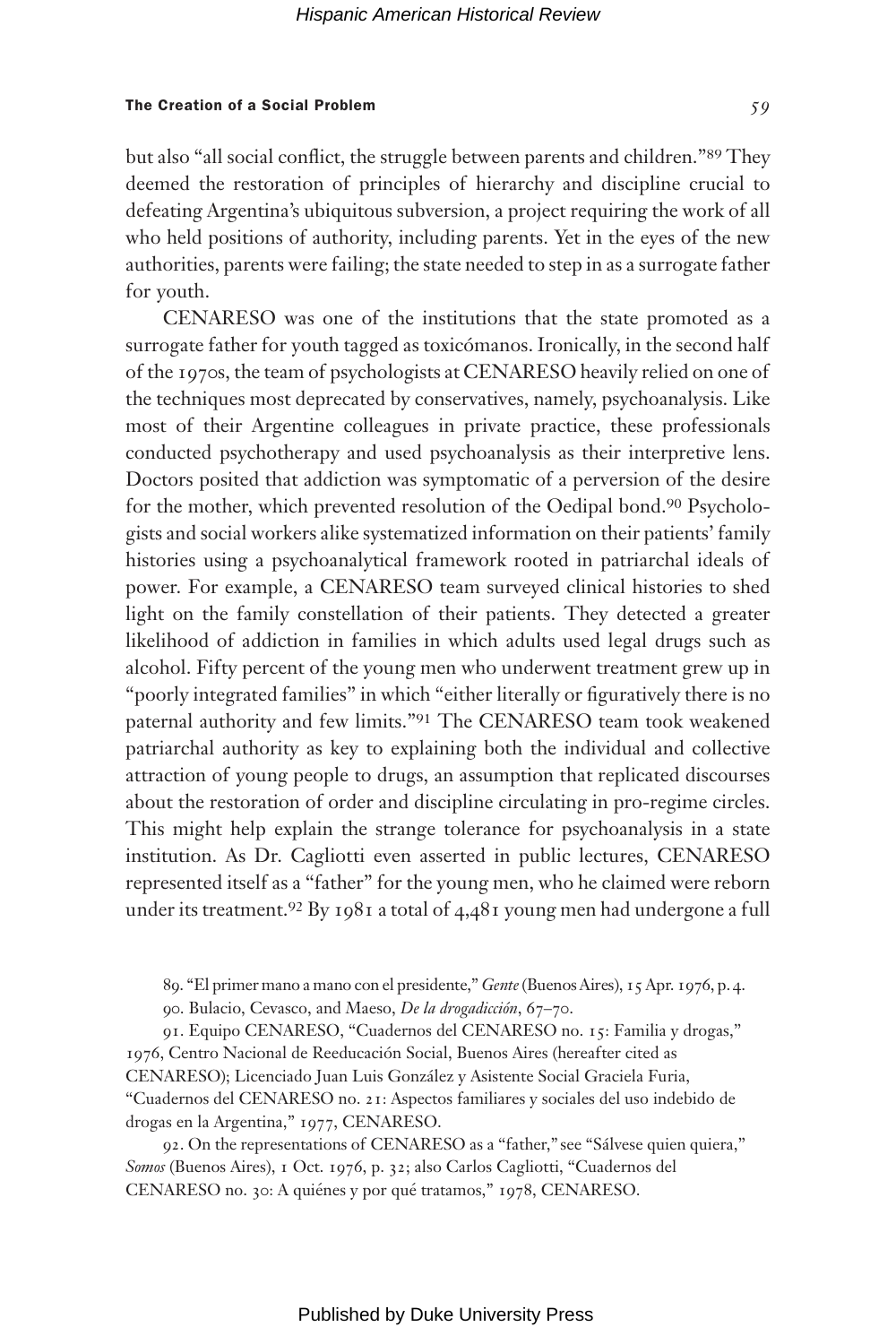year of detoxification and therapy and had begun to leave the ''surrogate father'' who "reeducated" them in the principles of order and discipline.<sup>93</sup>

The Narcotics Division conceived of youth in general as potential victims of toxicomanía and tried to project discipline in all spheres of youth life. This is well represented in the 1979 Manual policial de la toxicomanía, which was addressed not only to members of the division but also to police officers, so that they might "update their outlooks to face the new enemies."<sup>94</sup> In interpreting an evergrowing evil, the Manual also pointed to sociocultural changes, particularly in the family. Though rejecting the Oedipal components of psychoanalytical explanations, the Manual blamed decreasing patriarchal authority for setting the cultural conditions for the younger generation's ''curiosity and experimentation'' with drugs.<sup>95</sup> Since it linked toxicomanía to youth and positioned the police as "keeper of public morality and customs," the *Manual* insisted on carrying out preventive tasks like surveillance of youth activities and bodies. The *Manual* devoted pages to the workings of different illegal substances and to ways of uncovering such substances in houses, plazas, and rock concert venues, as well as on young people and in their attire. It mandated that police officers meticulously investigate, search, and report every case without ''losing sight that the young addict is a sick person rather than a criminal," a rarely implemented ideal.96

After the passage of Law 20771, police officers gained a legal weapon to imprison real or potential toxicómanos after finding—or planting—prohibited substances, even if these were for personal use. Incarceration statistics for the 1970s are lacking, and the few studies on the conditions in the penal system have focused on political rather than common prisoners. Studies agree, however, that military control of the penal system implied the reinforcement of psychological and physical torture and mistreatment for political and common prisoners alike.97 Highlighting an extreme example of that violence, a recent study has reconstructed a dreadful event that took place in the seventh pavilion of Penal Unit 2, in Buenos Aires. On the morning of March 14, 1978, after an apparent minor scuffle between a prisoner and a prison guard, the authorities carried out a massive and particularly violent raid in the pavilion that included tear gas and gunfire. Yet the prisoners collectively expelled the guards and set mattresses on fire to prevent their reentry. From the outside, the guards locked the doors and

96. Ibid., 260–74, quote on 269.

97. Barberis,''Testimonios''; D'Antonio and Eidelman, ''El sistema penitenciario.''

<sup>93.</sup> Equipo CENARESO, "Cuadernos del CENARESO no. 52: Actualización de las tendencias del uso indebido de drogas,'' 1982, CENARESO, pp. 17–19.

<sup>94.</sup> Manual policial, ix.

<sup>95.</sup> Ibid., 27–31, quote on 30.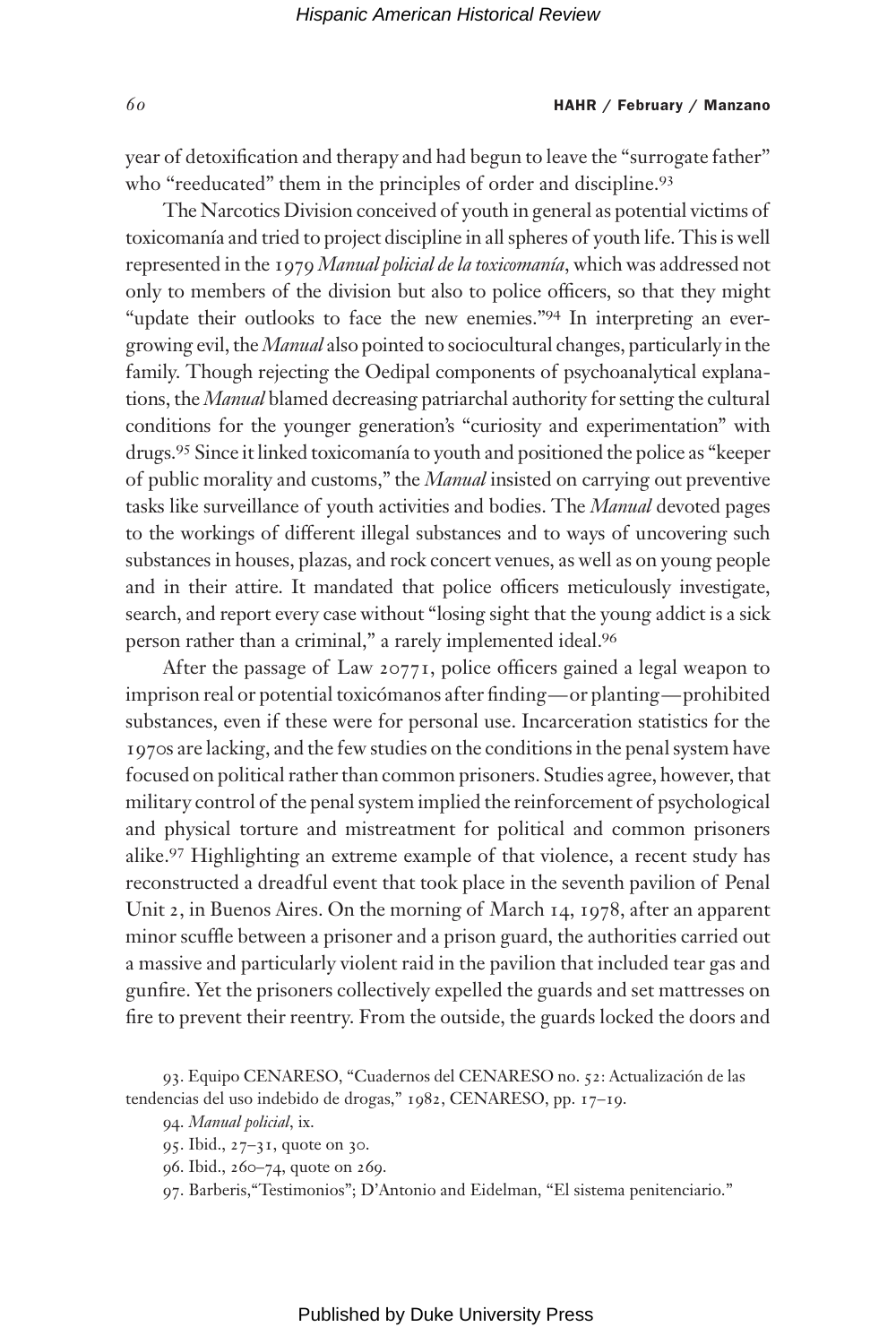continued shooting at prisoners. Sixty-four common prisoners died, at least seven of whom were sentenced for drug-related offenses. They included Ariel Colavini (aged 22), detained in late 1977 for possessing two joints of marijuana; Horacio Santonin and Pablo Menta (aged 19 and 26, respectively), imprisoned for falsifying a medical prescription for amphetamines; and Luis María Canosa, Germa´n Jascalevich, and Gian Piero Gambarella (aged 23, 24, and 25, respectively), detained in March 1978 for smoking marijuana.<sup>98</sup> These types of youth offenses illustrate the sort of drug war carried out by Argentine authorities. The tragic end of these young people illustrates one possible fate for the real or presumed toxicómanos in times of state terrorism.

In testimony from 1984, one self-identified drug addict recalled that he was detained several times during the previous decade for drug-related offenses and that he was ''treated as a criminal, beaten, and tortured.''99 The words used in his testimony resonate with the findings of the National Commission on Disappeared People, which after the transition to democratic rule in 1983 investigated the functioning of the 340 clandestine detention centers established by the security forces throughout the country during the military regime. The commission's famous 1984 report, Nunca Más, clearly established, whatever controversies ensued about numbers, that kidnapping, detention, torture, and assassination were the key mechanisms of state terror. The report also found that whatever their occupation, 69 percent of the disappeared were between 16 and 30 years old at the time they were kidnapped.<sup>100</sup> That same year, Dr. Elías Neuman, a lawyer who defended drug offenders and subsequently gathered the testimonies of former drug addicts, was among the first professionals to note that the youth identified as addicts suffered similar mistreatment at the hands of state institutions supposedly dedicated to reconstituting order.

By the mid-1980s, however, wide segments of Argentines thought that it was possible and desirable to rethink the drug problem, thanks in part to its association with authoritarian projects. During the short political democratic spring that followed the election of Raúl Alfonsín as president in  $1983$ , a range of cultural and political actors as well as known medical experts applied the terms of democracy to the discussion of the drug problem. As part of a broader opening of Argentina's culture after years of repression and censorship, some voices openly called for legalizing marijuana. The countercultural magazine Cerdos y Peces, for example, campaigned for the legalization of

<sup>98.</sup> Cesaroni, Masacre, 190–92, 228, 300.

<sup>99. &</sup>quot;Pablo," in Neuman, Diálogos, 189-90.

<sup>100.</sup> Argentina, National Commission on Disappeared People, Nunca Más, 285. For new estimates, see García, El drama, 500, 504.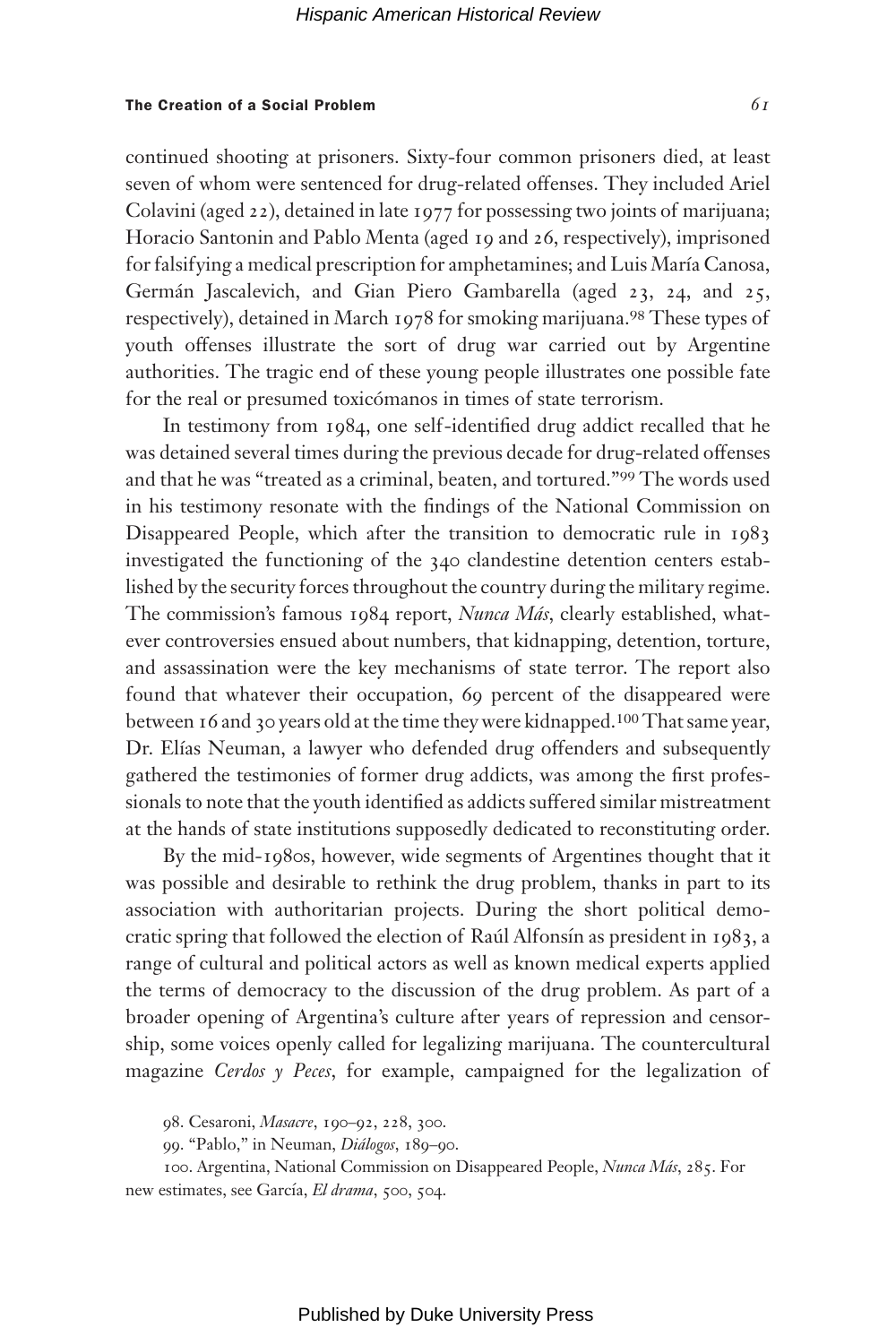marijuana.101 Unlike their leftist predecessors from a decade earlier, the youth branches of several Trotskyist parties in the 1980s also promoted marijuana legalization.102 Equally important, the press registered the changing perceptions of toxicological experts, who had become more aware of the political manipulation of the figure of the toxicómano. Drs. Santiago Calabrese, from FAT, and Carlos Cagliotti, from CENARESO, advocated combining the health and educational systems to prevent adolescents from engaging in drug use. Both advised parents and teachers on the need of "reading signs" in adolescents' behaviors to detect potential addictions, but Calabrese emphasized that the "sign reading''should not impose a ''repressive solution'' that ended by ''cutting off all creativity and imposing homogeneity under the banner of the 'don't get involved' [no te metas] slogan."<sup>103</sup> That slogan was a catchphrase for rising criticism of the complicity between broad segments of civil society and the former military regime. In this way, Dr. Calabrese tried to dissociate his preventive medicine from authoritarianism.

The debates around authoritarianism and democracy filtered into legal decisions about drugs as well. As Elías Neuman recognized, between 1974 and 1984 there were some judges who consistently questioned in practice Article 6 of Law 20771, which mandated imprisonment and/or rehabilitation for personal-use drug possession.104 These judges updated an old ideological and political debate on the role of the state as arbiter of individual actions and decisions, a debate that came center stage in 1986 during the Bazterrica case. Gustavo Bazterrica was the guitarist of one of the most important rock bands of the 1980s, Los Abuelos de la Nada. Detained for violating Article 6, Bazterrica was condemned by a judge to a year in prison. His lawyer tried to politicize the case and petitioned to have Article 6 declared unconstitutional. In 1986 the Supreme Court struck down the law. In a contentious verdict, Dr. Enrique Petracchi of the majority argued that ''in our society where, as a consequence of the recent past, habits of conduct, ways of thinking, and authoritarian cultural forms have been enthroned . . . no less essential than struggling against the proliferation of drugs is asserting the conception, written in our Constitution, by which the State cannot and should not impose life ideals onto the individuals,

101. Enrique Symns, "Despenalizar la marihuana," Cerdos y Peces (Buenos Aires), Aug.  $1983$ , p. 2 (supplement, El Porteño).

102. "Fumo sí, narcos no," El Porteño (Buenos Aires), May 1988, pp. 14-15.

103. Dionisia Fontán, "Juventud y droga: Mirar sin prejuicios," El Periodista de Buenos Aires (Buenos Aires), 17 Nov. 1984, pp. 48-49. See also "El tabú de la droga," Cerdos y Peces (Buenos Aires), Sept. 1983, p. 4.

104. "La droga López Rega," El Periodista de Buenos Aires (Buenos Aires), 18 Jan. 1985, p. 48.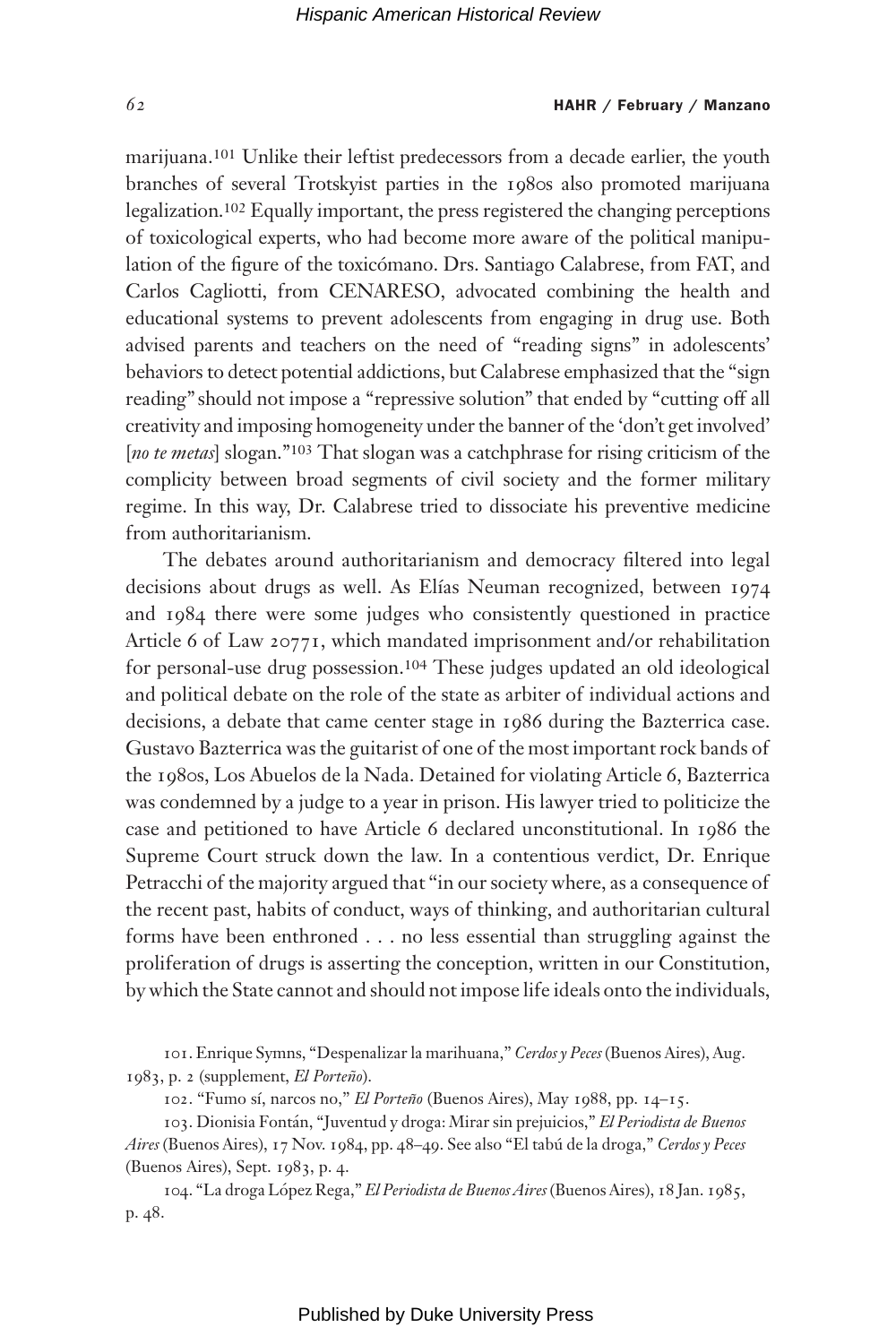but offer the framework of liberties for them to choose.''105 The 1986 Bazterrica case, as it came to be known, illustrated a commitment to revamping Argentine society along democratic, liberal lines and against remnants of political and cultural authoritarianism.

However, like the postdictatorial spring, the drive to frame drug policy and legislation into a liberal democratic mindset was fleeting. The authoritarian bloc regained momentum in connection with the changing economic and political imperatives of Alfonsín's presidency. In late 1985, during his first encounter with Ronald Reagan, Alfonsin stated his disapproval of US involvement in Nicaragua but, ironically, his approval of the escalating war on drugs. According to Jaime Malamud-Goti, Alfonsín's former foreign policy aide, the endorsement of Reagan's drug war, including intervention against Bolivian coca fields, was tied to the approval of a US economic aid package to pay off Argentina's external debt. Economic aid, Malamud-Goti wrote, was linked to the implementation of specific drug policies. He also noted that, given the other problems facing Alfonsin's administration (rising inflation, the external debt, and the political trials of military leaders, to mention a few), it hardly considered drug issues a top priority.<sup>106</sup> However, Alfonsín's formal subscription to a militant drug policy encouraged others in his political party to promote even harsher legislation. Representative Lorenzo Cortese led the vanguard. Hoping to stem trafficking by deterring personal use, Dr. Cortese crafted new narcotics legislation to again increase penalties for consumption. As the media again indulged in a campaign that linked youth, crime, and drugs, he gained the support of a wing of the Peronist party.107 That campaign was still one more sign of the swift rightward shift of Alfonsin's presidency.

# Conclusion

The creation of a drug problem in Cold War Argentina intersected with a broader authoritarian project that targeted youth as the epitome of cultural and

105. Corte Suprema de Justicia de la Nación, "Bazterrica Gustavo Mario / Sobre tenencia de estupefacientes," Boletín de Fallos (Buenos Aires), 29 Aug. 1986, p. 1392. The court's position has been reaffirmed in August 2009, when it again voided drug possession laws. See Transnational Institute, ''Argentina's Supreme Court 'Arriola' Ruling on the Possession of Drugs for Personal Consumption," Drugs and Democracy (blog), 1 Sept. 2009, http://www.tni.org/article/argentinas-supreme-court-arriola-ruling-possession-drugspersonal-consumption.

106. Malamud-Goti, Humo y espejos.

107. "Drogas, se viene la noche," El Porteño (Buenos Aires), Sept. 1988, pp. 48–49.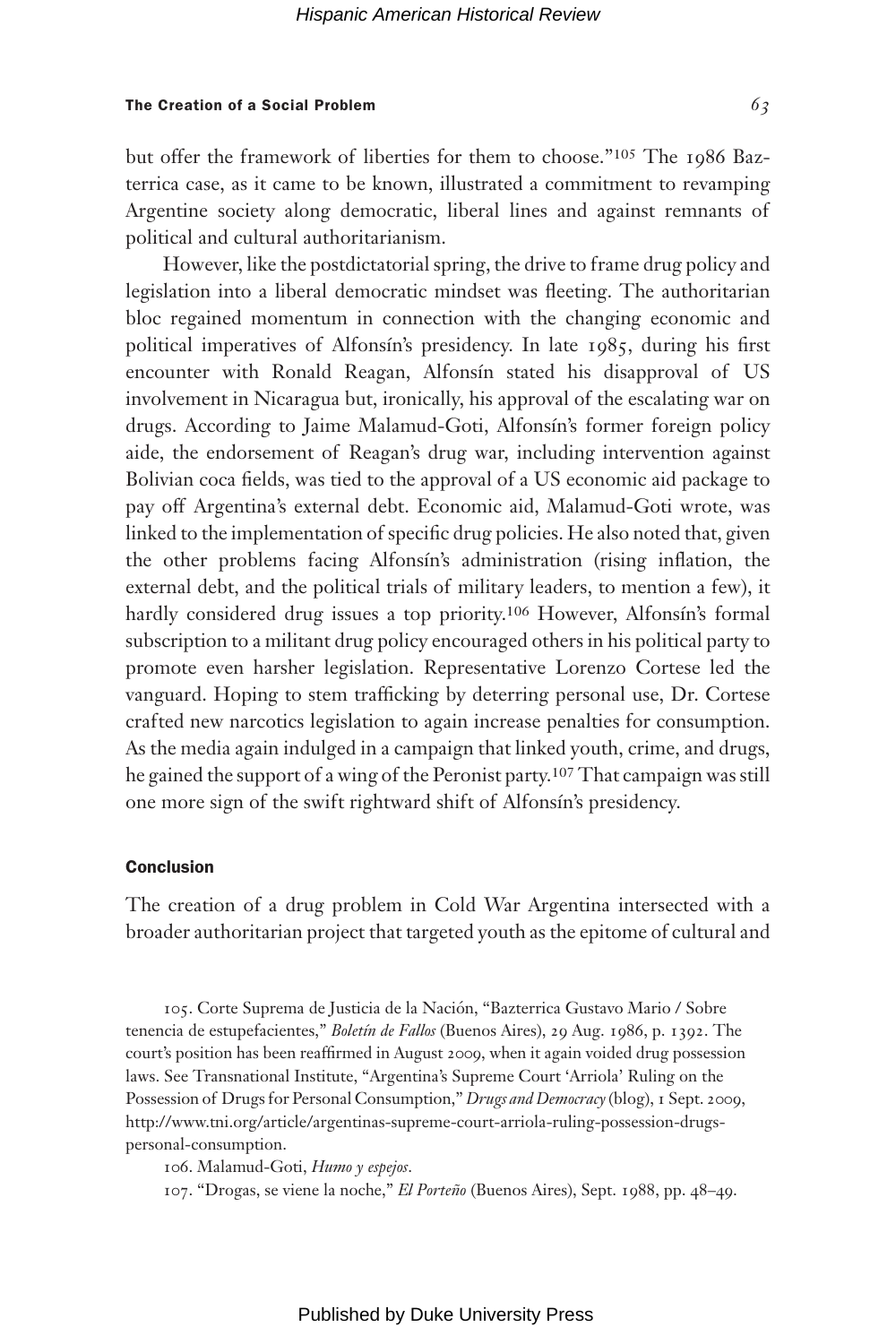political disorder. Unlike other countries where, in the first half of the twentieth century, the construction of the addict was interwoven with the governance of sexual and gendered disorders, and unlike 1920s and 1930s Argentina, where upper-class young men and female sex workers became identified as toxicómanos, in Cold War Argentina the main targets were middle- and, to a lesser extent, working-class young men. In the prohibitionist wave of the 1970s, new antidrug legislation and institutions were geared to contain seemingly unruly youth and were tied into a broader conservative project of building a security state. In this respect, the Argentine version of the war on drugs was from the onset part of a larger process of implementing national security doctrines. That project arose before the Videla military dictatorship and persisted beyond the transition to formal democratic rule. From different institutional quarters, doctors, police officers, military think tanks, and politicians across the ideological spectrum appropriated the transnational discourse of drug war to confront specifically the users of illicit drugs. One former DEA agent stationed in Buenos Aires in the late 1970s recalled that he could barely get local police help for his main mission of stopping trafficking on the Bolivian border. Instead, Argentine police forces seemed more intent on harassing minor offenders, such as the seven youths who died in the 1978 penal massacre.108 Unlike antidrug policy in other South American countries such as Peru, Bolivia, or Colombia, the Argentine version of the war on drugs was peculiar in its target—youth, whose lifestyle choices had a visible impact on family, cultural politics, and political culture. The war on drugs served a broad politico-cultural authoritarian project whose goal was to restore the principles of order and discipline to Argentine society at large. While that overarching goal largely failed, the authoritarian project succeeded in turning drugs into a lasting issue in Argentine politics.

# References

- Acker, Caroline Jean. 2002. Creating the American Junkie: Addiction Research in the Classic Era of Narcotic Control. Baltimore, MD: Johns Hopkins University Press.
- Aguirre, Osvaldo. 2008. La conexión latina: De la mafia corsa a la ruta argentina de la heroina. Buenos Aires: Tusquets Editores.
- Alvarez de Toledo, Luisa G., Alberto Fontana, and Francisco Toledo. 1958. "Psicoanálisis y dielitamida de ácido lisérgicos: Fundamentos de una terapia combinada." Acta Neuropsiquiátrica Argentina 4: 28-36.

108. Levine, Big White Lie.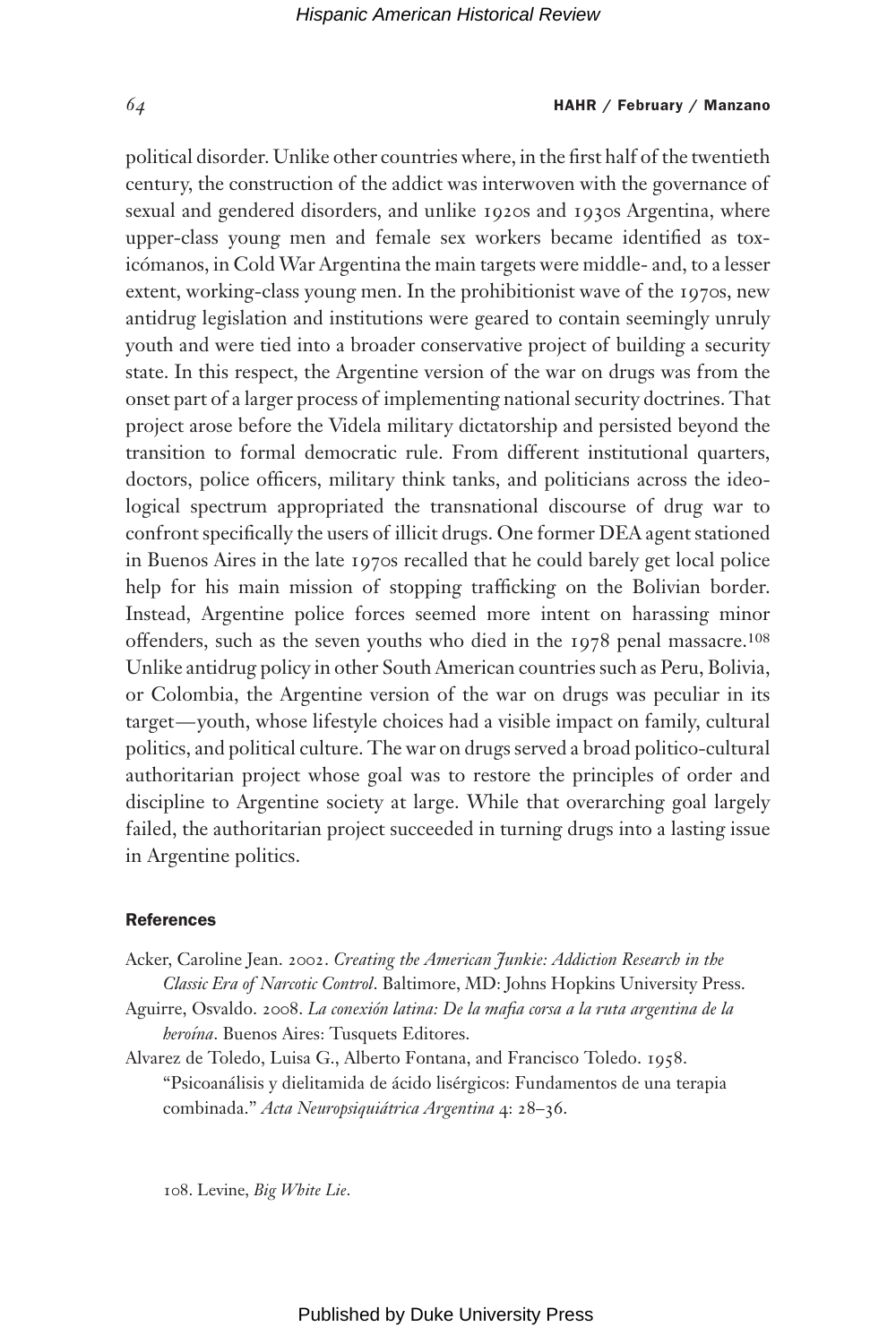- Anguita, Eduardo, and Martín Caparrós. 1997. La voluntad: Una historia de la militancia revolucionaria en la Argentina. Vol. 2. Buenos Aires: Grupo Editorial Norma.
- Argentina, National Commission on the Disappeared. (1984) 1986. Nunca Más: The Report of the Argentine National Commission on the Disappeared. London: Faber and Faber.
- Astolfi, Emilio, Armando Maccagno, and Jorge Kiss. 1973. ''Uso, abuso y dependencia de drogas (estadística en estudiantes)." Revista Chilena Pediatría 44, no. 3: 261–63.
- Aureano, Guillermo R. 1997. ''La construction politique du toxicomane dans l'Argentine post-autoritaire: Un cas de citoyenneté à basse intensité." PhD diss., Université de Montréal.
- Barberis, Daniel. 1987. "Testimonios del otro país." In Los derechos humanos en el otro país, edited by Daniel Barberis, 17-34. Buenos Aires: Puntosur Editores.
- Bard, Leopoldo. 1923. Los peligros de la toxicomanía: Proyecto de ley para la represión del abuso de los alcaloides. Buenos Aires: Talleres Gráficos Argentinos.
- Barr-Melej, Patrick. 2009. ''Hippismo a la chilena: Juventud y heterodoxia cultural en un contexto transnacional (1970–1973)." In Ampliando miradas: Chile y su historia en un tiempo global, edited by Fernando Purcell and Alfredo Riquelme, 305–25. Santiago: RIL Editores.
- Britto, Lina. 2010. "A Trafficker's Paradise: The 'War on Drugs' and the New Cold War in Colombia." Contemporánea 1, no 1: 159-77.
- Bulacio, Bruno J., Nélida Beatriz Cevasco, and Gerardo Maeso. 1986. De la drogadicción: Contribuciones a la clínica. Buenos Aires: Paidós.
- Campos, Isaac. 2010. ''Degeneration and the Origins of Mexico's War on Drugs.'' Mexican Studies / Estudios Mexicanos 26, no. 2: 379–408.
- Cantilo, Miguel. 2000. ¡Chau loco! Los hippies en la Argentina de los setenta. Buenos Aires: Galerna.
- Carstairs, Catherine. 2006. Jailed for Possession: Illegal Drug Use, Regulation, and Power in Canada, 1920–1961. Toronto: University of Toronto Press.
- Castrillón, Ernesto. 1998. "Hippies a la criolla: Historia de La Cofradía de la Flor Solar." Todo es Historia, no. 370: 49-60.
- Cesaroni, Claudia. 2013. Masacre en el pabellón séptimo. Temperley, Argentina: Tren en Movimiento.

Código Penal de la República Argentina. 1926. Buenos Aires: R. Giles.

Código Penal de la República Argentina y sus leyes y decretos complementarios. 1968. Buenos Aires: Zavalía.

- Constitución de la Nación Argentina: Sancionada por el Soberano Congreso General Constituyente. . . . 1928. Buenos Aires: Imprenta y Encuadernación de la Honorable Cámara de Diputados.
- Courtwright, David T. 2001. Dark Paradise: A History of Opiate Addiction in America. Cambridge, MA: Harvard University Press.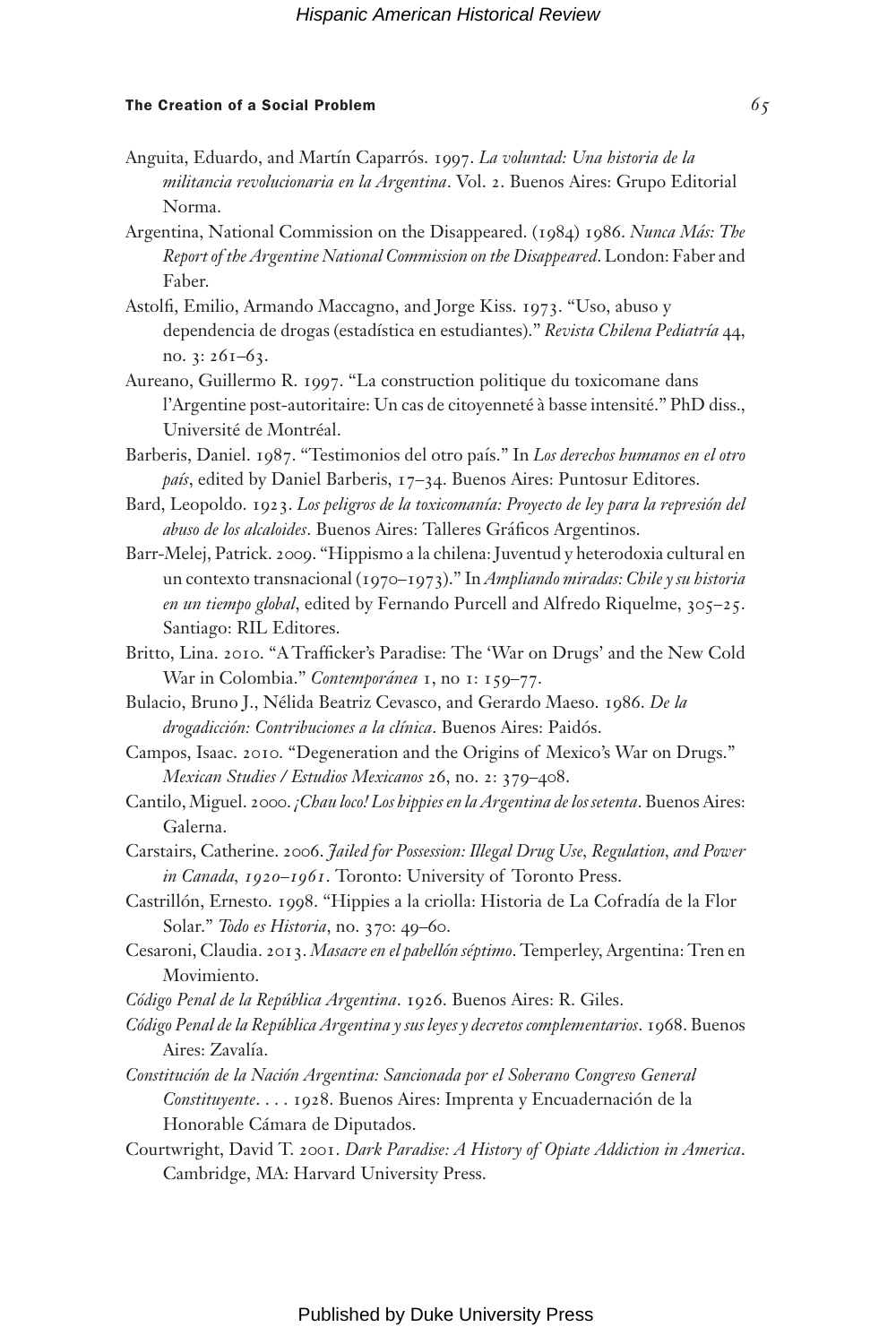- Cowan, Benjamin. 2007. ''Sex and the Security State: Gender, Sexuality, and 'Subversion' in Brazil's Escola Superior de Guerra, 1964-1985." Journal of the History of Sexuality 16, no. 3: 459-81.
- Cowan, Benjamin. 2012. '''Why Hasn't This Teacher Been Shot?': Moral-Sexual Panic, the Repressive Right, and Brazil's National Security State." Hispanic American Historical Review 92, no. 3: 403–36.
- D'Antonio, Débora, and Ariel Eidelman. 2010. "El sistema penitenciario y los presos políticos durante la configuración de una nueva estrategia represiva del estado argentino (1966–1976).'' Iberoamericana 10, no. 40: 93–111.
- Diana, Marta. 1997. Mujeres guerrilleras: La militancia de los setenta en el testimonio de sus protagonistas femeninas. Buenos Aires: Planeta.
- Dirección Nacional de Programación Presupuestaria. 1977. Presupuestos provinciales y presupuesto nacional, ejercicios 1973–1974 y 1975. Buenos Aires: Dirección Nacional de Programación e Investigación.
- Dunn, Christopher. 2014. ''Desbunde and Its Discontents: Counterculture and Authoritarian Modernization in Brazil, 1968–1974.'' The Americas 70, no. 3: 429–58.
- Epele, María. 2010. Sujetar por la herida: Una etnografía sobre drogas, pobreza y salud. Buenos Aires: Paidós.
- Epstein, Edward Jay. 1990. Agency of Fear: Opiates and Political Power in America. Rev. ed. London: Verso.
- Equipo Profesional. 1976. ''Investigaciones: Variables socio-culturales relacionadas con las toxicomanías." In Vivir entre adictos: Experiencia terapéutica interdisciplinaria en un servicio hospitalario, by Horacio A. M. San Martín, José Capelli, Miguel Angel Matterazzi, and Enrique B. Pino, 82–90. Buenos Aires.
- Farber, David. 2002. ''The Intoxicated State/Illegal Nation: Drugs in the Sixties Counterculture." In Imagine Nation: The American Counterculture of the 1960s and '70s, edited by Peter Braunstein and Michael William Doyle, 17–40. New York: Routledge.
- Ferraiolo, Kathleen. 2007. ''From Killer Weed to Popular Medicine: The Evolution of American Drug Control Policy, 1937-2000." Journal of Policy History 19, no. 2: 147–79.
- Fondo de Ayuda Toxicológica. 1999. "Entrevista con Jorge Manassero." In Antecedentes históricos, 14-21. Buenos Aires: FAT.
- Fontán Balestra, Carlos, and Alberto S. Millan. 1968. Las reformas al código penal: Ley 17.567. Buenos Aires: Abeledo-Perrot.
- Franco, Marina. 2012. Un enemigo para la nación: Orden interno, violencia y "subversion", 1973–1976. Buenos Aires: Fondo de Cultura Económica.
- García, Prudencio. 1995. El drama de la autonomía militar: Argentina bajo las juntas militares. Madrid: Alianza.
- Giachetti, Diego. 2002. Anni sessanta comincia la danza: Giovani, capelloni, studenti ed estremisti negli anni della contestazione. Pisa, Italy: BFS Edizioni.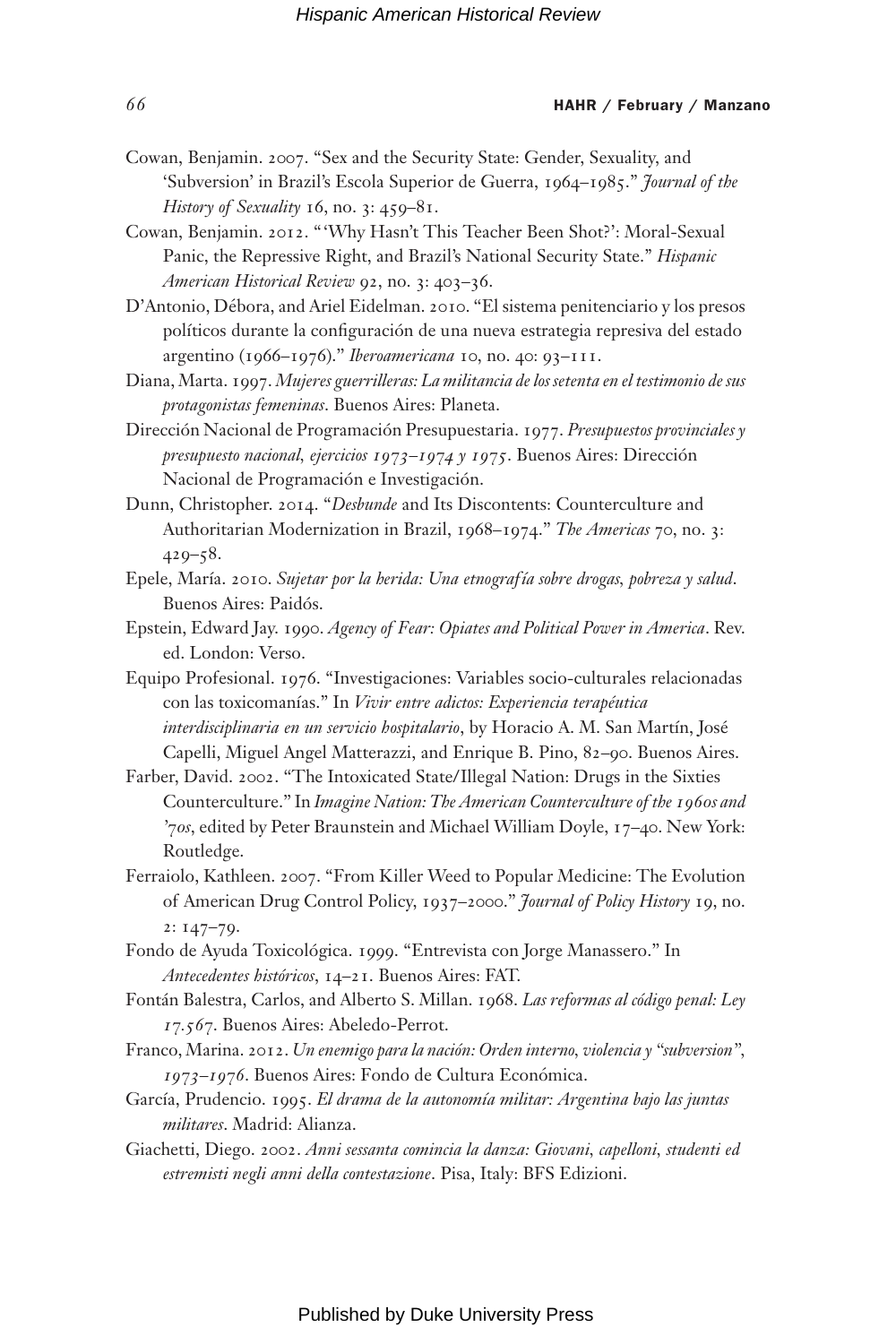- Gill, Lesley. 2004. The School of the Americas: Military Training and Political Violence in the Americas. Durham, NC: Duke University Press.
- Gillespie, Richard. 1982. Soldiers of Perón: Argentina's Montoneros. Oxford: Clarendon Press.
- González Trejo, Horacio. 1970. Formas de alienación en Argentina. Buenos Aires: Carlos Pérez.
- Gootenberg, Paul. 2008. Andean Cocaine: The Making of a Global Drug. Chapel Hill: University of North Carolina Press.
- Green, James N. 2012. '''Who Is the Macho Who Wants to Kill Me?': Male Homosexuality, Revolutionary Masculinity, and the Brazilian Armed Struggle of the 1960s and 1970s.'' Hispanic American Historical Review 92, no. 3: 437–69.
- Guy, Donna J. 1991. Sex and Danger in Buenos Aires: Prostitution, Family, and Nation in Argentina. Lincoln: University of Nebraska Press.
- Hopenhayn, Martín, ed. 1997. La grieta de las drogas: Desintegración social y políticas públicas en América Latina. Santiago: CEPAL.
- Karam, Maria Lucia. 2008. ''A lei 11.343/06 e os repetidos danos do proibicionismo.'' In Drogas e cultura: Novas perspectivas, edited by Beatriz Caiuby Labate, Sandra Goulart, Maurício Fiore, Edward MacRae, and Henrique Carneiro, 105-20. Salvador, Brazil: Edufba.
- Keire, Mara L. 1998. ''Dope Fiends and Degenerates: The Gendering of Addiction in the Early Twentieth Century." *Journal of Social History* 31, no. 4: 809-22.
- Knobel, Mauricio, and Ursula Scheuer. 1973. "Adicción a las drogas en general y a los psicofármacos en especial en los estudiantes universitarios." Revista Argentina de Psiquiatría y Psicología de la Infancia y la Adolescencia 4, no. 2: 235–55.
- Kohn, Marek. 1992. Dope Girls: The Birth of the British Drug Underground. London: Lawrence and Wishart.
- Kozma, Liat. 2013. ''White Drugs in Interwar Egypt: Decadent Pleasures, Emaciated Fellahin, and the Campaign against Drugs.'' Comparative Studies of South Asia, Africa, and the Middle East 33, no. 1: 89-101.
- Langland, Victoria. 2008. ''Birth Control Pills and Molotov Cocktails: Reading Sex and Revolution in 1968 Brazil.'' In In from the Cold: Latin America's New Encounter with the Cold War, edited by Gilbert M. Joseph and Daniela Spenser, 308–49. Durham, NC: Duke University Press.
- Levine, Michael. 1993. The Big White Lie: The Deep Cover Operation that Exposed the CIA Sabotage of the Drug War. With Laura Kavanau-Levine. New York: Thunder's Mouth Press.
- López Bolado, Jorge Daniel. 1971. Drogas y otras sustancias estupefacientes: Su tráfico y tenencia, enfoque criminilógico y legal. Buenos Aires: Ediciones Pannedille.
- Malamud-Goti, Jaime. 1994. Humo y espejos: La paradoja de la guerra contra las drogas. Buenos Aires: Editores del Puerto.
- Manual policial de la toxicomanía. 1979. Buenos Aires: Editorial Policial.
- Manzano, Valeria. 2014. The Age of Youth in Argentina: Culture, Politics, and Sexuality from Perón to Videla. Chapel Hill: University of North Carolina Press.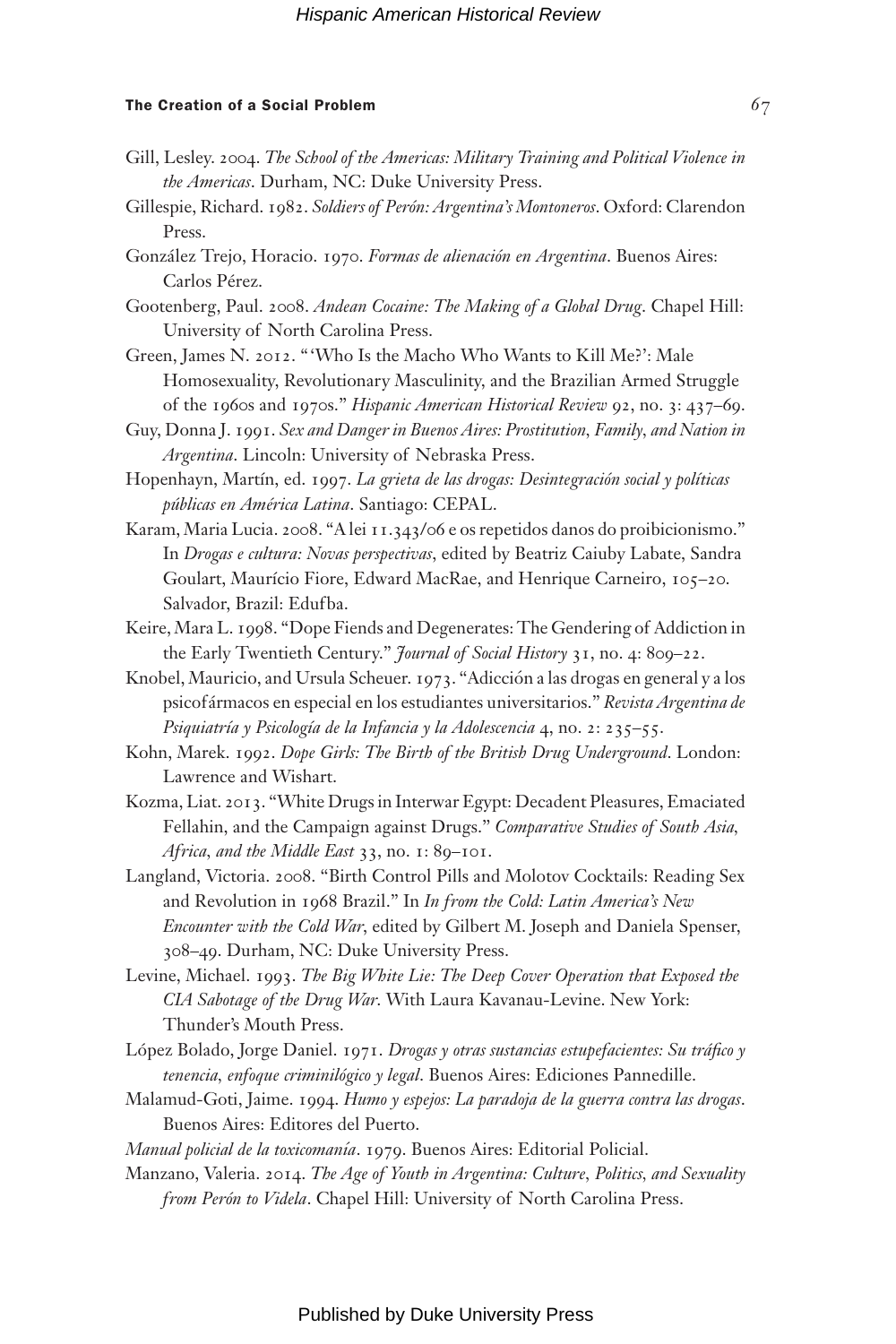- Marini, Alberto. 1971. Estrategia sin tiempo: La guerra subversiva y revolucionaria. Buenos Aires: Círculo Militar.
- Markarian, Vania. 2014. ''To the Beat of 'The Walrus': Uruguayan Communists and Youth Culture in the Global Sixties." The Americas 70, no. 3: 363-92.
- Memoria de investigaciones de la Policía Federal, 1932-33. 1933. Buenos Aires: Imprenta de la Policía Federal Argentina.
- Moras Mom, Jorge R. 1976. Toxicomanía y delito. Buenos Aires: Abeledo-Perrot.
- Musto, David F. 1999. The American Disease: Origins of Narcotic Control. 3rd ed. New York: Oxford University Press.
- Neuman, Elías. 1984. Diálogos con drogadictos. Buenos Aires: Editorial Galerna.
- Novaro, Marcos, and Vicente Palermo. 2003. La dictadura militar, 1976–1983: Del golpe de estado a la restauración democrática. Buenos Aires: Paidós.
- O'Donnell, Guillermo. 1988. Bureaucratic Authoritarianism: Argentina, 1966–1973, in Comparative Perspective. Translated by James McGuire in collaboration with Rae Flory. Berkeley: University of California Press.
- Olmo, Rosa del. 1992. ¿Prohibir o domesticar? Políticas de drogas en América Latina. Caracas: Editorial Nueva Sociedad.
- Pensado, Jaime M. 2014. '''To Assault with the Truth': The Revitalization of Conservative Militancy in Mexico during the Global Sixties.'' The Americas 70, no. 3: 489–521.
- Pintos, Víctor. 1993. Tanguito, la verdadera historia. Buenos Aires: Planeta.
- Pion-Berlin, David. 1989. "Latin American National Security Doctrines: Hard- and Softline Themes." Armed Forces and Society 15, no. 3: 411-29.
- Plotkin, Mariano Ben. 2001. Freud in the Pampas: The Emergence and Development of a Psychoanalytic Culture in Argentina. Stanford, CA: Stanford University Press.
- Policía Federal Argentina. 1972. Superintendencia técnica. Buenos Aires: Dirección de Estadísticas.
- Robles, Adriana. 2004. Perejiles: Los otros Montoneros. Buenos Aires: Ediciones Colihue.
- San Martín, Horacio A. M. 1976. "Servicio 30 bis." In Vivir entre adictos: Experiencia terapéutica interdisciplinaria en un servicio hospitalario, by Horacio A. M. San Martín, José Capelli, Miguel Angel Matterazzi, and Enrique B. Pino, 3-8. Buenos Aires.
- Speaker, Susan L. 2001. '''The Struggle of Mankind against Its Deadliest Foe': Themes of Counter-subversion in Anti-narcotics Campaigns, 1920–1940.'' Journal of Social History 34, no. 3: 591–610.
- Symns, Enrique. 2009. El señor de los venenos. Buenos Aires: Cuenco de Plata.
- United States Congress House Committee on Foreign Affairs. 1973. The World Narcotics Problem: The Latin American Perspective. Washington, DC: US Government Printing Office.
- Verbitsky, Horacio. 1986. Ezeiza. Buenos Aires: Editorial Contrapunto.
- Vervaeck, Louis. 1923. Le peril toxique. Brussels: Cauterix.